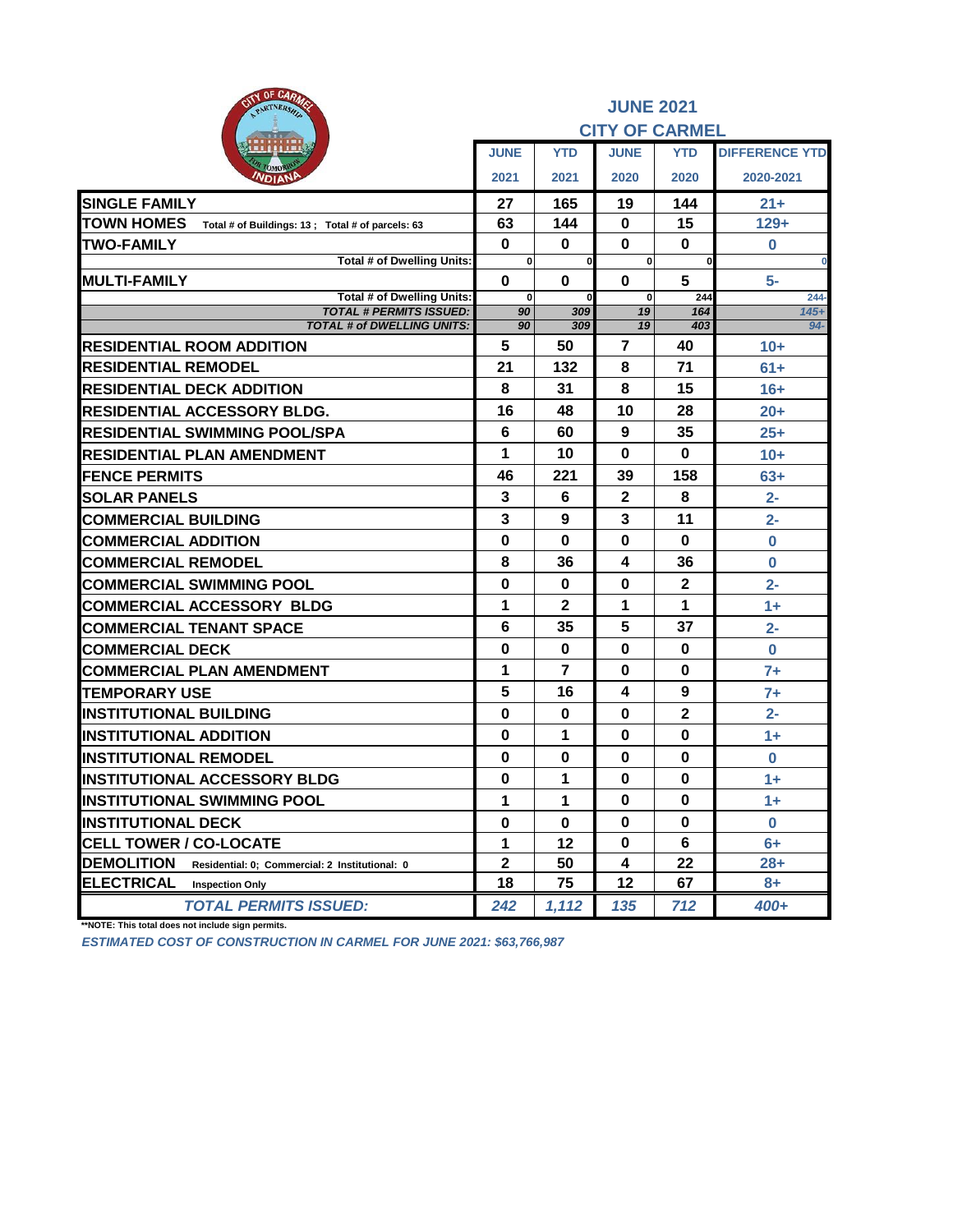### **D.O.C.S. BUILDING PERMIT ACTIVITY JUNE 2021**

*COMMERCIAL, INSTITUTIONAL, & MULTI-FAMILY - NEW STRUCTURES, ACCESSORY BUILDINGS, ADDITIONS, TENANT FINISHES, REMODELS, POOLS, DECKS (Institutional includes churches, schools & public libraries)*

*Type of Construction Total Permits Issued*

## **COMMERCIAL PERMITS ISSUED**

| <b>COMMERCIAL NEW STRUCTURE:</b><br>• Aloft & Element Hotel, 10200 Pennsylvania Parkway<br>• Proscenium Building 5 Retail, 15 W. Executive Dr.<br>• Extra Space Storage, 147 W. Carmel Dr. |
|--------------------------------------------------------------------------------------------------------------------------------------------------------------------------------------------|
| <b>COMMERCIAL SWIMMING POOL:.</b>                                                                                                                                                          |
| • Gramercy West, 685 Lagerfield Dr.                                                                                                                                                        |
| COMMERCIAL TENANT FINISH / REMODEL:                                                                                                                                                        |
| • One Digital, 600 E. $96th$ St.                                                                                                                                                           |
| • Sandor Vanilla Box, 10895 N. Michigan Rd.<br>• PSI Services, 11590 N. Meridian St. #220                                                                                                  |
| • Dr. Eppley, 12188 N. Meridian St.                                                                                                                                                        |
| • Sandor Landlord Portion, 10895 N. Michigan Rd.                                                                                                                                           |
| • Kinetic Advantage, 10333 N. Meridian St.                                                                                                                                                 |
| • JPMC Bank Solar Array, 10495 N. Michigan Rd.                                                                                                                                             |
| • Forefront Dermatology, 755 W. Carmel Dr.                                                                                                                                                 |
| • Vet Check Clinic, 1374 S. Rangeline Rd.                                                                                                                                                  |
| • David Wood Dental, 266 Medical Dr.                                                                                                                                                       |
| • Spring Mill Surgery Center, 10300 Illinois St.                                                                                                                                           |

- *● MedVet Indianapolis, 9650 Mayflower Park Dr.*
- *● Penske Honda Pre-Owned, 4100 E. 96th St.*
- *● Penske Honda Sales, 4140 E. 96th St.*

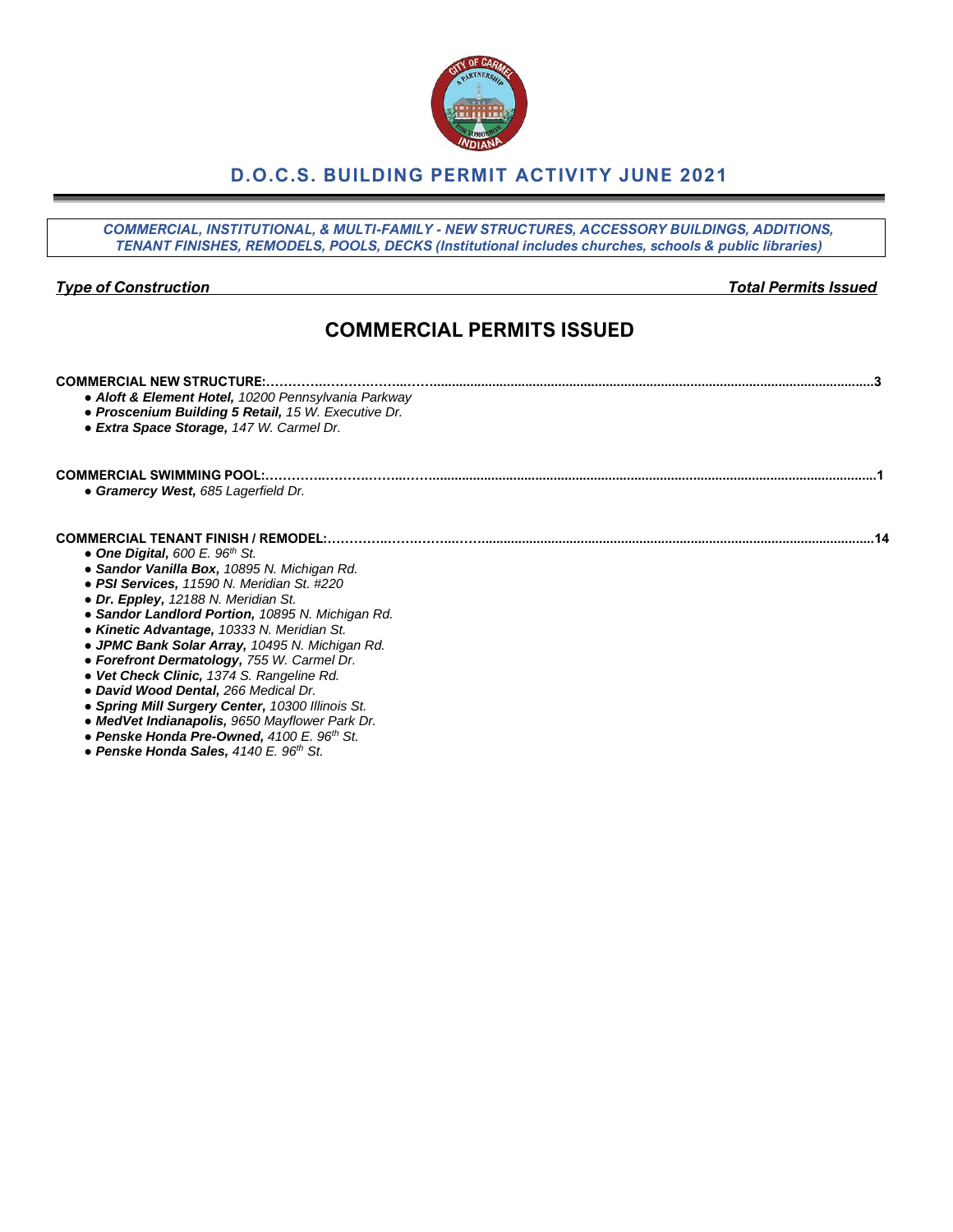

# **COMMERCIAL CERTIFICATES OF OCCUPANCY ISSUED**

| <b>COMMERCIAL NEW STRUCTURE:</b><br>• Rize, 12957 Old Meridian St. #100                                  |  |
|----------------------------------------------------------------------------------------------------------|--|
| <b>COMMERCIAL ACCESSORY STRUCTURE:</b><br>• Hamilton Crossing Canopy, 13085 Hamilton Crossing Blvd.      |  |
| <b>COMMERCIAL TENANT FINISH / REMODEL:</b>                                                               |  |
|                                                                                                          |  |
| • Aptiv Engineering, 13085 Hamilton Crossing Blvd.<br>• JC Hart, 805 City Center Dr. 805 City Center Dr. |  |
| • Hearing Solutions of Carmel, 14555 Hazel Dell Pkwy. #B100                                              |  |
|                                                                                                          |  |
| • Nutrition Hub, 10895 N. Michigan Rd. #120                                                              |  |
| • CityScape, 10 W. Carmel Dr. #200                                                                       |  |
| • Marathon Health Clinic, 1111 W. Main St. #120                                                          |  |
| • Homemade Ice Cream and Bakery Café, 10875 N. Michigan Rd. #100                                         |  |
| • Lambda Chi Alpha, 10 W. Carmel Dr.                                                                     |  |
| • Hamilton Crossing, 13085 Hamilton Crossing Blvd. #180                                                  |  |
| • Carmel GI, 13450 N. Meridian St. #354                                                                  |  |
| • Accolade Wealth Management, 11595 N. Meridian St. #100                                                 |  |
| • Bach to Rock, 10895 N. Michigan Rd. #100                                                               |  |
| • Public Risk, 1320 City Center Dr. #325                                                                 |  |
| • Artistic Composite Pallets, 4518 W. 99th St.                                                           |  |
| • Rita's Ice and Custard, 110 W. Main St. #127                                                           |  |
|                                                                                                          |  |

*● Rainforest Day Spa, 13660 N. Meridian St.*

### **D.O.C.S. BUILDING & SIGN ACTIVITY BY YEAR**

|                                              | <b>JUNE 2021</b> | <b>JUNE 2020</b> | <b>JUNE 2019</b> | <b>JUNE 2018</b> | <b>JUNE 2017</b> |
|----------------------------------------------|------------------|------------------|------------------|------------------|------------------|
| <b>TOTAL BUILDING PERMITS ISSUED:</b>        | 242              | 138              | 154              | 175              | 215              |
| <b>TOTAL FENCE PERMITS ISSUED:</b>           | 46               | 39               | 30               | 43               | 31               |
| <b>TOTAL SIGN PERMITS:</b>                   | 24               | 26               | 37               | 17               | 23               |
| <b>TOTAL PUBLIC EVENT BANNERS:</b>           |                  | 2                | 5                |                  | 6                |
| <b>BUILDING INSPECTIONS PERFORMED:</b>       | 674              | 441              | 679              | 674              | 628              |
| <b>BUILDING PLAN REVIEWS:</b>                | 208              | 92               | 108              | 100              | 152              |
| <b>PUBLIC REQUEST FOR INFORMATION (RFI):</b> | 136              | 106              | 29               | 62               | 90               |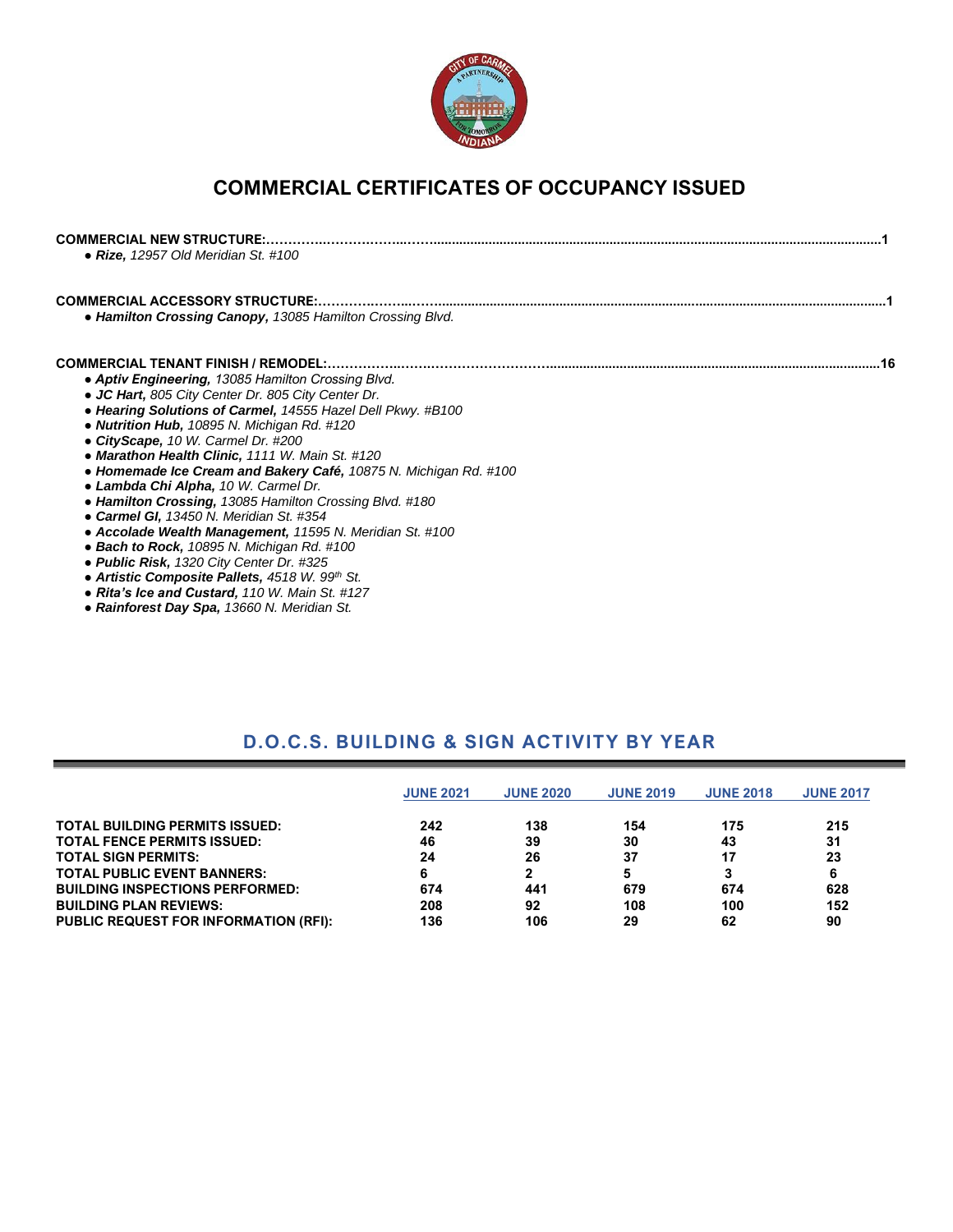

## **D.O.C.S. CODE ENFORCEMENT ACTIVITY JUNE 2021**

### *CODE EN FORCEMEN T TA SK REPOR T SUMMARY FOR JUNE 2021*

| <b>COMPLAINTS RECEIVED</b> | <b>TOTAL:</b> | <b>INSPECTION STATISTICS</b> |             |               | <b>TOTAL:</b> |
|----------------------------|---------------|------------------------------|-------------|---------------|---------------|
| EMAIL                      | 13            | <b>NEW CASES</b>             |             |               | 186           |
| "MY CARMEL" APP            | 21            | INITIAL INSPECTIONS          |             |               | 176           |
| <b>PHONE</b>               | 27            | <b>ABATEMENT</b>             |             |               | 13            |
| <b>REFERRAL</b>            | 1             | INITIAL VIOLATION NOTICE     |             |               | 92            |
| <b>STAFF</b>               | 124           | <b>RE-INSPECTIONS</b>        |             |               | 552           |
| <b>WALK-IN</b>             | 0             | <b>CLOSED CASES</b>          |             |               | 195           |
| <b>INSPECTIONS BY AREA</b> | <b>WEST</b>   | <b>CENTRAL</b>               | <b>EAST</b> | <b>TOTAL:</b> |               |
| <b>NEW CASES</b>           | 44            | 91                           | 51          | 186           |               |
| INITIAL INSPECTIONS        | 40            | 87                           | 49          | 176           |               |
| <b>RE-INSPECTIONS</b>      | 82            | 266                          | 204         | 552           |               |
| <b>CLOSED CASES</b>        | 15            | 106                          | 74          | 195           |               |

#### *CODE EN FORCEM EN T M ONTHLY R EPORT FOR JUNE 2021*

| <b>TYPE OF COMPLAINT/VIOLATION</b> | <b>NEW CASES</b> | <b>TYPE OF COMPLAINT/VIOLATION</b> | <b>NEW CASES</b> |
|------------------------------------|------------------|------------------------------------|------------------|
| <b>BUILDING CODE VIOLATIONS</b>    | 4                | PROPERTY MAINTENANCE               | 27               |
| <b>COMMERCIAL VEHICLE</b>          |                  | RECREATIONAL VEHICLE               | 4                |
| <b>DUMPSTER</b>                    | 5                | RIGHT-OF-WAY OBSTRUCTION           | 15               |
| <b>FARM ANIMALS</b>                | 0                | <b>SIDEWALK</b>                    | 0                |
| FENCE VIOLATION                    |                  | <b>SIGNS</b>                       | 102              |
| <b>GRASS OR WEEDS</b>              | 78               | TRASH/DEBRIS                       | 38               |
| <b>HOME OCCUPATION</b>             | 3                | UNSAFE BUILDING                    |                  |
| NOISE REGULATIONS                  | $\mathbf{0}$     | <b>JUNK VEHICLE</b>                | 6                |
| OPEN AND ABANDONED                 |                  | ZONING USE VIOLATIONS              | 2                |
| <b>OUTDOOR STORAGE</b>             | 17               | SNOW AND ICE REMOVAL               | $\mathbf{0}$     |
| PARKING IN LAWN/GREENBELT          | 15               | <b>OTHER</b>                       | 3                |
|                                    |                  | <b>TOTAL</b>                       | 323              |

**FORECLOSURE MONITORING SUMMARY FOR JUNE 2021** 

| <b>COMPLAINTS RECEIVED</b> | <b>TOTAL:</b> |
|----------------------------|---------------|
| <b>NEW CASES</b>           | 2             |
| INITIAL INSPECTIONS        | 1             |
| ABATEMENT                  | ი             |
| INITIAL VIOLATION NOTICE   | n             |
| <b>RE-INSPECTIONS</b>      | 5             |
| <b>CLOSED CASES</b>        | 2             |

| <b>FORECLOSURE STATISTICS</b> | <b>WEST</b> | <b>CENTRAL</b> | <b>EAST</b> | <b>TOTAL:</b> |
|-------------------------------|-------------|----------------|-------------|---------------|
| <b>NEW CASES</b>              |             |                |             |               |
| INITIAL INSPECTIONS           |             |                |             |               |
| <b>RE-INSPECTIONS</b>         |             |                |             | b             |
| <b>CLOSED CASES</b>           |             |                |             |               |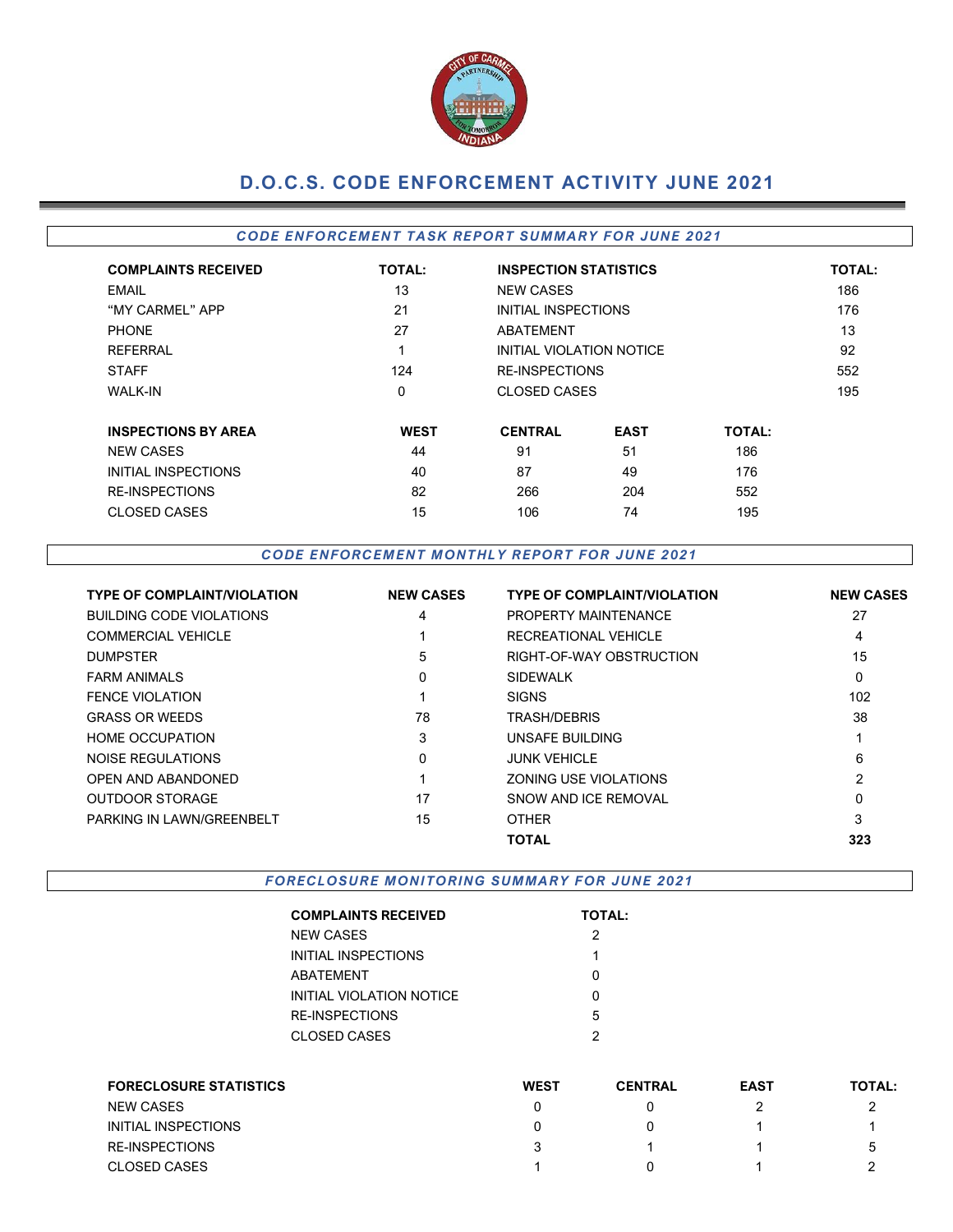### **DEPARTMENT OF COMMUNITY SERVICES INCOME REPORT JUNE 1-30, 2021**



| <b>TRANSACTION TYPE:</b>                                                     | <b>TRANSACTIONS:</b> | <b>AMOUNT:</b>                 |
|------------------------------------------------------------------------------|----------------------|--------------------------------|
| BUILDING PERMITS: [Includes the fee for full Certificate of Occupancy (C/O)] | 195                  | \$<br>237,757.66               |
| <b>DEMOLITION PERMITS:</b>                                                   | 1                    | \$<br>187.00                   |
| <b>LATE FEES:</b>                                                            | 2                    | \$<br>1,901.00                 |
| RE-INSPECTION, ADDITIONAL INSPECTION, AND/OR TEMP C/O:                       | 32                   | \$<br>6,379.25                 |
| PLAN AMENDMENT: (Commercial / Institutional)                                 | 1                    | \$<br>378.00                   |
| <b>PLAN AMENDMENT: (Residential)</b>                                         | 1                    | \$<br>187.00                   |
| <b>SPECIAL EVENT PERMITS:</b>                                                | 1                    | \$<br>187.00                   |
| <b>TEMPORARY USE PERMITS/EXTENSIONS:</b>                                     | $\overline{2}$       | \$<br>756.00                   |
| <b>APPEALS:</b>                                                              | 0                    | \$                             |
| <b>FENCE PERMITS:</b>                                                        | 28                   | \$<br>1,510.00                 |
| FENCE LIABILITY WAIVER: (Paid to Hamilton County)                            | 31                   | \$<br>868.00                   |
| <b>ABATEMENT:</b>                                                            | 0                    | \$                             |
| ADLS:                                                                        | 3                    | \$<br>3,428.00                 |
| <b>ADLS AMENDMENT:</b>                                                       | $\mathbf 0$          | \$                             |
| <b>COMMITMENT AMENDMENT:</b>                                                 | 0                    | \$                             |
| <b>DEVELOPMENT PLAN:</b>                                                     | 3                    | \$<br>4,431.90                 |
| <b>DEVELOPMENT PLAN AMENDMENT:</b>                                           | 0                    | \$                             |
| <b>HPR REVIEW:</b>                                                           | 0                    | \$                             |
| <b>ORDINANCE AMENDMENT:</b>                                                  | $\mathbf 0$          | \$                             |
| <b>PLAT VACATE:</b>                                                          | 0                    | \$                             |
| <b>PRIMARY PLAT:</b>                                                         | $\Omega$             | \$                             |
| <b>PRIMARY PLAT AMENDMENT:</b>                                               | 0                    | \$                             |
| <b>PUD ORDINANCES:</b>                                                       | 0                    | \$                             |
| <b>REZONE:</b>                                                               | $\mathbf 0$          | \$                             |
| <b>ADDITIONAL WAIVER:</b>                                                    | 0                    | \$                             |
| <b>SDR SITE PLAN REVIEW:</b>                                                 | 0                    | \$                             |
| <b>SECONDARY PLAT/REPLAT:</b>                                                | 3                    | \$<br>977.00                   |
| <b>SUBDIVISION WAIVER:</b>                                                   | $\Omega$             | \$                             |
| <b>MISC. ZONING WAIVER:</b>                                                  | 0                    | \$                             |
| <b>TAC ONLY:</b>                                                             | 0                    | \$                             |
| DEVELOPMENT STANDARDS VARIANCE:                                              | 3                    | \$<br>2,833.00                 |
| <b>HEARING OFFICER REVIEW:</b>                                               | 4                    | \$<br>966.00                   |
| <b>SPECIAL EXCEPTION VARIANCE:</b>                                           | 0                    | \$                             |
| <b>SPECIAL USES:</b> (Includes Special Use Amendments)                       | 0                    | \$<br>$\overline{\phantom{a}}$ |
| <b>USE VARIANCE:</b>                                                         | 0                    | \$                             |
| <b>SIGN PERMITS:</b>                                                         | 25                   | \$<br>5,960.95                 |
| <b>ZONING DETAILS/LETTER:</b>                                                | $\overline{2}$       | \$<br>218.00                   |
| PARK & RECREATION IMPACT FEE (PRIF):                                         | 82                   | \$<br>255,164.00               |
| <b>TOTALS:</b>                                                               |                      |                                |
| <b>GENERAL FUND #101:</b>                                                    |                      | \$<br>268,925.76               |
| PRIF ACCOUNT #106:                                                           |                      | \$<br>246,248.00               |
| <b>PRIF ACCOUNT # 902:</b>                                                   |                      | \$<br>8,916.00                 |
| <b>UTILITY FEES: (Sewer/Water permits)</b>                                   |                      | \$<br>316,266.00               |
| <b>TOTAL DEPOSIT:</b>                                                        |                      | \$<br>840,355.76               |
| Last Month's General Fund Deposit:                                           |                      | 219,369.05<br>\$               |
| <b>Last Month's Total Deposit:</b>                                           |                      | \$<br>918,768.05               |

**NOTE: Receipts were deposited for 22 business days this month.**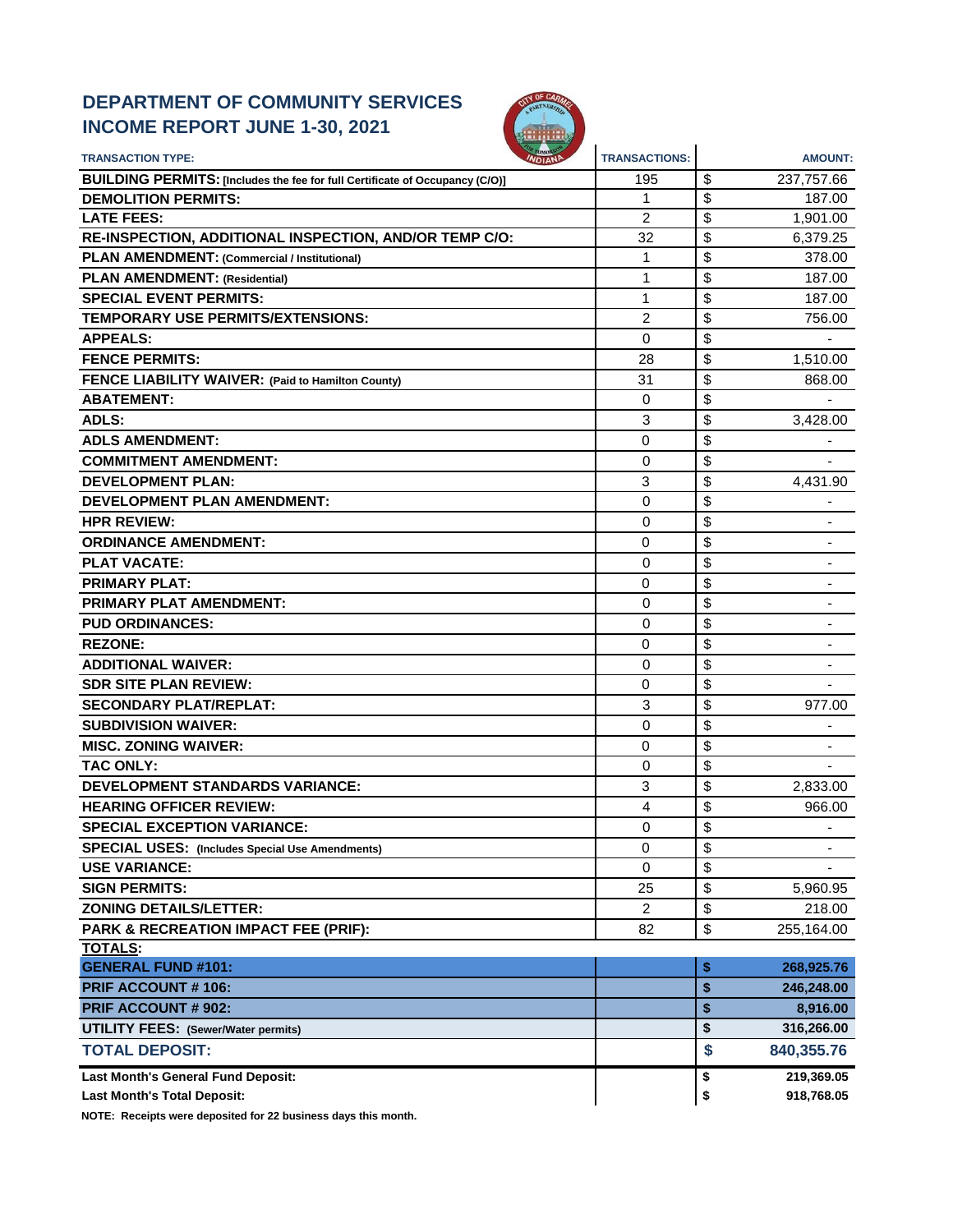**Page 1**

#### Date: 7/6/2021

| <b>Issue</b>      | <b>Status</b> | Permit NO    | Lot<br>Subdivision                | Property Address                          | Permit Type Description | Estimated    | Sq Ft           | <b>Contact Name</b>                 | <b>Contact Address</b>            | Contact City, State Zip | Property Owner (as listed per applicant) | Owner Address                            | Owner City, State Zip   |
|-------------------|---------------|--------------|-----------------------------------|-------------------------------------------|-------------------------|--------------|-----------------|-------------------------------------|-----------------------------------|-------------------------|------------------------------------------|------------------------------------------|-------------------------|
| Date              |               |              |                                   |                                           |                         | Cost of      |                 |                                     |                                   |                         |                                          |                                          |                         |
|                   |               |              |                                   |                                           |                         | Construction |                 |                                     |                                   |                         |                                          |                                          |                         |
| 6/1/2021 ISSUED   |               | B-2021-00716 | <b>GROVE AT THE LEGACY</b><br>160 | 14284 WILBUR RD, CAR, 46033               | <b>RES - SGNLFAM</b>    | \$280,635.00 |                 | 2,655,00 Pyatt Builders             | 630 3rd Ave SW Ste200             | Carmel, IN 46032        | Todd Pyatt                               | 630 3rd Ave SW Ste 200                   | Carmel, IN 46032        |
|                   | <b>ISSUED</b> | B-2021-00378 |                                   | 10419 HIGH GROVE DR, CAR, 46032           | <b>RES - DECK</b>       | \$45,000.00  |                 | 440.00 Lester Franco                | 16415 Seminole Rd                 | Noblesville, IN 46062   | Dhan do Bui tran                         | 10419                                    | Carmel, IN 46032        |
|                   | <b>ISSUED</b> | F-2021-00178 | WALDEN POND                       | 2028 FAHEY DR, CAR, 46280                 | <b>FENCE - NEW</b>      |              |                 | Sharkey Nail It Construction Co     | 19675 Hague Rd                    | Carmel, IN 46062        | Rachel Teague                            | 2028 Fahey Dr                            | Carmel, IN 46280        |
|                   | <b>ISSUED</b> | B-2021-00669 | WATERFRONT OF WEST CLAY<br>43A    | 1803 WEST RD, ZIONSVILLE, 46077           | <b>RES - SGNLFAM</b>    | \$538,342.00 |                 | 5,092.00 Paul Shoopman              | 11731 Cold Creek Court            | Zionsville, IN 46077    | Paul Shoopman                            | 11731 Cold Creek Court                   | Zionsville, IN 46077    |
|                   | <b>ISSUED</b> | B-2020-01179 |                                   | 1180 WESTFIELD BLVD, CARMEL, 46032        | <b>RES - SGNLFAM</b>    | \$600,000.00 |                 | 5,786.00 Sigma Builders LLC         | 4630 Lisborn Dr                   | Carmel, IN 46033        | 11180 Westfield LLC                      | 11180 Westfield LLC                      | Carmel, IN 46033        |
|                   | <b>ISSUED</b> | B-2021-00881 | CROOKED STICK WEST                | 10919 GREENBRIER DR, CARMEL, 46032        | <b>RES - ELECTRICAL</b> |              |                 | Brian Ashpaugh                      | 17903 Sun Park Drive, Suite 5     | Westfield, IN 46074     | Crooked Stick West HOA                   | 10919 Greenbrier Drive                   | Carmel, IN 46032        |
|                   | <b>ISSUED</b> | B-2021-00587 | <b>HEATHER KNOLL</b><br>117       | 14457 LIVINGSTON LN, CAR, 46074           | <b>RES - REMODEI</b>    | \$30,000.00  | 1,772.00 Roni   |                                     | 12889 Ross crossing               | fishers, In 46038       | Piyush m. Vyas                           | 14457 livingston lane                    | carmel, in 46074        |
|                   | <b>ISSUED</b> | B-2021-00688 | WESTMONT                          | 3949 FINNHORSE DR, CARMEL, 46032          | <b>RES - DECK</b>       | \$20,000.00  |                 | 991.00 Ruwan Sumanasinghe           | 13949 Finnhorse Drive             | Carmel, IN 46032        | Ruwan Sumanasinghe                       | 13949 Finnhorse Drive                    | Carmel, IN 46032        |
|                   | <b>ISSUED</b> | B-2021-00712 | <b>GROVE AT THE LEGACY</b>        | 7019 PICKETT PL, CAR, 46033               | <b>RES - SGNLFAM</b>    | \$255,649.00 |                 | 2,676,00 Pyatt Builders             | 630 3rd Ave. SW Ste 200           | Carmel, IN 46032        | <b>Todd Pyatt</b>                        | 630 3rd Ave SW Ste 200                   | Carmel, IN 46032        |
| 6/2/2021   ISSUED |               | B-2021-00884 | HAMLET AT JACKSONS GRANT,         | 464 RAYLE DR, CAR, 46032                  | <b>RES - ELECTRICAL</b> |              |                 | David Ryerson                       | 10652 Deandra Drive               | Zionsville, IN 46077    | Republic Developement                    | 13578 E 131st Street, Suite 200          | Fishers, IN 46037       |
|                   |               |              |                                   |                                           |                         |              |                 |                                     |                                   |                         |                                          |                                          |                         |
|                   | <b>ISSUED</b> | B-2021-00849 | MERCHANTS POINTE                  | 2325 POINTE PKY, CAR, 46032               | TEMPUSE - FIRWRKS       |              |                 | David Bunch                         | 18029 Eagletown Road              | Westfield, IN 46074     | <b>ITAMAR COHEN</b>                      | 2325 POINT PARKWAY SUITE 150             | CARMEL, IN 46032        |
|                   |               |              | <b>SUBDIVISION</b>                |                                           |                         |              |                 |                                     |                                   |                         |                                          |                                          |                         |
|                   | <b>ISSUED</b> | B-2021-00885 | HAMLET AT JACKSONS GRANT,         | 473 RAYLE DR, CAR, 46032                  | <b>RES - ELECTRICAL</b> |              |                 | David Ryerson                       | 10652 Deandra Drive               | Zionsville, IN 46077    | Republic Developement                    | 13578 E 131st Street, Suite 200          | Fishers, IN 46037       |
|                   |               |              |                                   |                                           |                         |              |                 |                                     |                                   |                         |                                          |                                          |                         |
|                   | <b>ISSUED</b> | B-2021-00684 | <b>WESTMONT</b>                   | 1581 NORIC CT, CARMEL, 46032              | <b>RES - ACCSTRCT</b>   | \$30,000,00  |                 | 224.00 Craig Carlson                | 2345 West 141st Street, Suite BYL | Carmel, IN 46074        | Sachidan and and Snehal Patil            | 1581 Noric Court                         | Carmel, in 46032        |
| 6/3/2021 ISSUED   |               | B-2021-00588 | THE ENCLAVE OF CARMEL             | 12642 ENCLAVE CT, CAR, 46032              | <b>RES - DECK</b>       | \$18,500.00  |                 | 220.00 John Hile                    | 1544 Harrison Dr.                 | Greenwood, IN 46143     | Paula Harrawood                          | 12642 Enclave Ct                         | Carmel, IN 46032        |
|                   | <b>ISSUED</b> | B-2021-00851 | <b>LEXINGTON FARMS</b>            | 10695 PIMLICO CIR, INDIANAPOLIS, 46280    | <b>RES - REMODEL</b>    | \$40,550.00  |                 | 72.00 Case Design Remodel           | 99 East Carmel Drive Suite 100    | Carmel, IN 46032        | Jeffrey & Jeanette Hathaway              | 10695 Pimlico Circle                     | Indianapolis, IN 462280 |
|                   | <b>ISSUED</b> | B-2021-00906 |                                   | 1651 W 136TH ST, CAR, 46032               | <b>RES - ELECTRICAL</b> |              |                 | <b>Bruce Dowdy</b>                  | 4302 S Post Rd                    | Indianapolis, IN 46239  | Mona Kheiry                              | 1651 W 136th St                          | Carmel, IN 46032        |
|                   | <b>ISSUED</b> | B-2021-00753 | <b>QUEEN'S MANOR</b>              | 1066 QUEENS WAY CIR, CARMEL, 46032        | <b>RES - RESAMEND</b>   |              |                 | <b>Bill Bernard</b>                 | 200 S. Rangeline Road Suite 120A  | Carmel, IN 46032        | Jim and Donna Carlberg                   | 11066 Queens Way Circle                  | Carmel, IN 46032        |
|                   | <b>ISSUED</b> | B-2021-00734 |                                   | 10110 DITCH RD, CAR, 46032                | <b>RES - REMODEL</b>    | \$250,000.00 |                 | 2,500.00 Joseph Barnes              |                                   |                         | Nash Patel                               | 10110 Ditch Road                         | Carmel, IN 46032        |
|                   | <b>ISSUED</b> | B-2021-00651 | CARMEL SCIENCE &                  | 755 W CARMEL DR, CAR, 46032               | <b>COMM - REMODEL</b>   | \$274,850.00 |                 | 9,861.00 PKS Construction, Inc.     | 450 S. Ritter Avenue, Suite 1A    | Indianapolis, IN 46219  | Kirby Realty Group, LLC                  | 298 W. Carmel Drive                      | Carmel, IN 46032        |
|                   |               |              | <b><i>TECHNOLOGY PARK</i></b>     |                                           |                         |              |                 |                                     |                                   |                         |                                          |                                          |                         |
|                   | <b>ISSUED</b> | B-2021-00751 | WATERFRONT OF WEST CLAY           | 4322 PRAIRIE FALCON DR, ZIONSVILLE,       | RES - SGNLFAM           | \$545,379.00 |                 | 5,205.00 Paul Shoopman              | 11731 Cold Creek Court            | Zionsville, IN 46077    | Paul Shoopman                            | 11731 Cold Creek Court                   | Zionsville, IN 46077    |
|                   |               |              |                                   |                                           |                         |              |                 |                                     |                                   |                         |                                          |                                          |                         |
| 6/4/2021 ISSUED   |               | B-2021-00780 | PRESERVE AT BEAR CREEK, THE       | 4442 EVERGREEN TRL, CAR, 46074            | <b>RES - REMODEL</b>    | \$55,000.00  |                 | 1,800,00 Sivakumar Kalyanasundaram  | 4442 Evergreen Trl                | Carmel, IN 46074        | Maheswari Thirumoorthy                   | 4442 Evergreen Trl                       | Carmel, IN 46074        |
|                   | <b>ISSUED</b> | B-2021-00697 | <b>CROOKED STICK ESTATES</b>      | 1140 DITCH RD, CAR, 46032                 | <b>RES - DECK</b>       | \$86.00      |                 | 1.500.00 Roberto Salazar            | 5355 Manker st                    | Indianapolis, In 46227  | Carla Crouse                             | 11140 Ditch Rd.                          | Carmel, In 46032        |
|                   | <b>ISSUED</b> | B-2021-00790 | 114<br><b>ASHTON</b>              | 5530 SALEM DR S, CARMEL, 46033            | <b>RES - REMODEL</b>    | \$50,000.00  |                 | 845,00 The One LLC                  | 8533 Twin Pointe Cr               | INDY, IN 46236          | Xu                                       | 5530 Salem Dr S                          | Carmel, IN 46033        |
|                   | <b>ISSUED</b> | F-2021-00204 | <b>SPRING ARBOR</b>               | 10224 BOSLOE DR, CARMEL, 46032            | <b>FENCE - NEW</b>      |              |                 | <b>BlueBird Fence Company</b>       | 1760 S 10th St                    | Noblesville, IN 46060   | Adam Sullivan                            | 10224 Bosloe Dr                          | Carmel, IN 46032        |
|                   | <b>ISSUED</b> | B-2021-00694 | MONON CROSSING OF CARMEL          | 13821 TENDER DR. CAR. 46032               | <b>RES - TWNHOUSE</b>   | \$200,000.00 | 2,602.00 Lennar |                                     | 11555 N Meridian Street Ste 400   | Carmel, IN 46032        | Lennar                                   | 11555 N Meridian Street Ste 400          | Carmel, IN 46032        |
|                   | <b>ISSUED</b> | B-2021-00696 | MONON CROSSING OF CARMEL          | 13833 TENDER DR, CAR, 46032               | <b>RES - TWNHOUSE</b>   | \$200,000.00 | 2,836.00 Lennar |                                     | 11555 N Meridian Street Ste 400   | Carmel, IN 46032        | Lennar.                                  | 11555 N Meridian Street Ste 400          | Carmel, IN 46032        |
|                   | <b>ISSUED</b> | B-2021-00772 | Pt 26, Pt 2 COOL CREEK NORTH      | 253 RED OAK LN, CARMEL, 46033             | <b>RES - ACCSTRCT</b>   | \$20,000.00  |                 | 240.00 Roberto Salazar              | 5260 Cheryl Lane                  | Indianapolis, IN 46203  | Chad Stevning                            | 253 Red Oak Lane                         | Carmel, IN 46033        |
| 6/7/2021 ISSUED   |               | B-2021-00814 | ESTATES AT TOWNE MEADOW           | 2680 TOWNE MEADOW DR, CARMEL, 46032       | <b>RES - SGNLFAM</b>    | \$672,000.00 |                 | 6,044.00 PulteGroup                 | 11590 N. Meridian St. #530        | Carmel, IN 46032        | PulteGroup                               | 1590 N. Meridian St. #530                | Carmel, IN 46032        |
|                   | <b>ISSUED</b> | F-2021-00217 | <b>AUMANS ADDITION</b>            | 906 AUMAN DR E, CAR, 46032                | <b>FENCE - NEW</b>      |              |                 | <b>BlueBird Fence Company</b>       | 1760 S 10th St                    | Noblesvile, IN 46060    | <b>Ben Miller</b>                        | 906 E Auman Dr                           | Carmel, IN 46032        |
|                   | <b>ISSUED</b> | B-2021-00808 | <b>ESTATES AT TOWNE MEADOW</b>    | 2724 TOWNE MEADOW DR, CARMEL, 46032       | <b>RES - SGNLFAM</b>    | \$695,000.00 |                 | 7,346.00 PulteGroup                 | 11590 N. Meridian St. #530        | Carmel, IN 46032        | PulteGroup                               | 11590 N. Meridian St. #530               | Carmel, IN 46032        |
|                   | <b>ISSUED</b> | B-2021-00799 | SUNRISE ON THE MONON              | 514 DAYLIGHT DR, CAR, 46280               | <b>RES - SGNLFAM</b>    | \$382,840.00 |                 | 2,252.00 Old Town Design Group      | 1132 S. Rangeline Rd. Suite 200   | Carmel, IN 46032        | James Patton and Jennifer Wolfe          | 1832 N. Pennsylvania St                  | Indianapolis, IN 46202  |
|                   | <b>ISSUED</b> | B-2021-00815 | <b>BEAR CREEK SOUTH</b><br>118    | 4482 SPIRIT CIR, CAR, 46074               | <b>RES-SGNLFAM</b>      | \$505,000.00 |                 | 5.710.00 PulteGroup                 | 11590 N. Meridian St. #530        | Carmel, IN 46032        | PulteGroup                               | 11590 N. Meridian St. #530               | Carmel, IN 46032        |
|                   | <b>ISSUED</b> | B-2021-00821 | LAURA VISTA                       | 14275 LAURA VISTA DR, CARMEL, 46033       | <b>RES - SGNLFAM</b>    | \$595,434.00 |                 | 4,935.00 Wedgewood Building Company | 32 First St NE                    | Carmel, IN 46032        | Wedgewood Building Company               | 32 First St NE                           | Carmel, IN 46032        |
|                   | <b>ISSUED</b> | B-2021-00800 | WOODLAND GOLF CLUB                | 308 WOODLAND LN, CAR, 46032               | <b>RES - REMODEL</b>    | \$100,000.00 |                 | 2,900.00 Custom Living              | 5335 Winthrop Ave A               | Indianapolis, IN 46220  | Tom Lazzara                              | 7307 Williams Creek Drive                | Carmel, IN 46240        |
|                   | <b>ISSUED</b> | B-2021-00807 |                                   | 1311 REGAL DR, CAR, 46032                 | <b>RES - REMODEL</b>    | \$168,805.00 |                 | 746.00 Custom Living                | 5335 Winthrop Ave A               | Indianapolis, IN 46220  | Jill Burnett                             | 1311 Regal                               | Carmel, IN 46032        |
|                   | <b>ISSUED</b> | B-2021-00816 | <b>BEAR CREEK SOUTH</b><br>120    | 4490 SPIRIT CIR, CAR, 46074               | <b>RES - SGNLFAM</b>    | \$525,000.00 |                 | 5,821.00 PulteGroup                 | 11590 N. Meridian St. #530        | Carmel, IN 46032        | PulteGroup                               | 11590 N. Meridian St. #530               | Carmel, IN 46032        |
|                   | <b>ISSUED</b> | F-2021-00210 | RIDGE AT THE LEGACY, THE          | 14297 ARNETT DR. CAR, 46033               | <b>FENCE - NEW</b>      |              |                 | Michael & Angela Dodson             | 14297 Arnett Drive                | Carmel, IN 46033        | Michael & Angela Dodson                  | 14297 Arnett Drive                       | Carmel, IN 46033        |
|                   | <b>ISSUED</b> | F-2021-00196 | <b>BEAR CREEK SOUTH</b>           | 14182 ATLAS CT, CAR, 46074                | <b>FENCE - NEW</b>      |              |                 | Amerifence, Inc                     | 4340 Hull Street                  | Indianapolis, IN 46226  | Anuj Gupta                               | 14182 Atlas Court                        | Carmel, IN 46074        |
| 6/8/2021          | <b>ISSUED</b> | B-2021-00676 | WOODFIELD                         | 5247 WOODFIELD DR, CAR, 46033             | <b>RES-POOL</b>         | \$80,000.00  |                 | 1.297.00 Daniel Majestic            | 5245 Elmwood Ave                  | Indianapolis, IN 46203  | Ron Laferriere                           | 5247 Woodfield Drive                     | CARMEL, IN 46033        |
|                   | <b>ISSUED</b> | F-2021-00203 | WOODSIDE AT WEST CLAY             | 3640 WOODSIDE HOLLOW DR, CARMEL,<br>46032 | <b>FENCE - NEW</b>      |              |                 | Draper Fencing Company LLC          | 4143 Kingsman Drive               | Indianapolis, IN 46226  | Sandra Zeckel                            | 13919 Springmill Ponds Cicle             | Carmel, IN 46032        |
|                   | <b>ISSUED</b> | F-2021-00216 | <b>GROVE AT THE LEGACY</b>        | 7119 ANTIQUITY DR, CARMEL, 46033          | <b>FENCE - NEW</b>      |              |                 | Idania Samudio                      | 7119 Antiquity Drive              | Carmel, IN 46032        | Idania Samudio                           | 7119 Antiquity Drive                     | Carmel, IN 46032        |
|                   | <b>ISSUED</b> | B-2021-00704 | AUTUMN WOOD FARMS                 | 14563 AUTUMN WOOD DR, CAR, 46074          | <b>RES-POOL</b>         | \$70,000,00  |                 | 1.150.00 Daniel Majestic            | 5245 Elmwood Ave                  | Indianapolis, IN 46203  | Alicia Duffy                             | 14563 Autumn Drive                       | CARMEL, IN 46074        |
|                   | <b>ISSUED</b> | B-2021-00757 | 160, 161   NORTHRIDGE             | 10350 PARK AVE, CAR, 46280                | <b>RES - REMODEL</b>    | \$73,000.00  |                 | 598.00 Steve Taylor                 | 11790 SR 32 East                  | Noblesville, IN 46060   | Meredith Carter                          | 10350 North Park Avenue Indianapolis, IN | Carmel, IN 46280        |
|                   |               |              |                                   |                                           |                         |              |                 |                                     |                                   |                         |                                          | 46280                                    |                         |
|                   | <b>ISSUED</b> | B-2021-00771 | SANCTUARY AT 116TH STREET<br>128  | 11946 EAGLERUN WAY, ZIONSVILLE, 4607      | <b>RES - REMODEI</b>    | \$30,000.00  |                 | 1.370.00 venkata reddy dayam        | 11946 eaglerun way                | zionsville, IN 46077    | venkata reddy dayam                      | 11946 eaglerun way                       | zionsville, IN 46077    |
|                   | <b>ISSUED</b> | F-2021-00213 | COOL CREEK NORTH                  | 249 HAWTHORNE DR, CARMEL, 46033           | <b>FENCE - NEW</b>      |              |                 | kenneth profitt                     | 249 hawthorne dr                  | carmel, IN 46033        | Monica Holber                            | 249 Hawthorne Dr                         | Carmel, IN 46033        |
|                   | <b>ISSUED</b> | F-2021-00175 | COOL CREEK NORTH                  | 39 HAWTHORNE DR, CARMEL, 46033            | <b>FENCE - NEW</b>      |              |                 | Zach McFarland                      | 4340 Hull St                      | Indianapolis, IN 46226  | Ryan Crowe                               | 39 Hawthorne Dr.                         | Carmel, IN 46033        |
|                   | <b>ISSUED</b> | B-2021-00755 | JACKSONS GRANT ON WILLIAMS        | 12179 FRENZEL PKWY, CARMEL, 46032         | <b>RES - DECK</b>       | \$18,917.00  |                 | 540.00 Bruce Deibel                 | 120 Pine Tree LN                  | Noblesville, IN 46060   | Bo Liu                                   | 12179 Frenzel Parkway                    | Carmel, IN 46032        |
|                   |               |              | CREEK                             |                                           |                         |              |                 |                                     |                                   |                         |                                          |                                          |                         |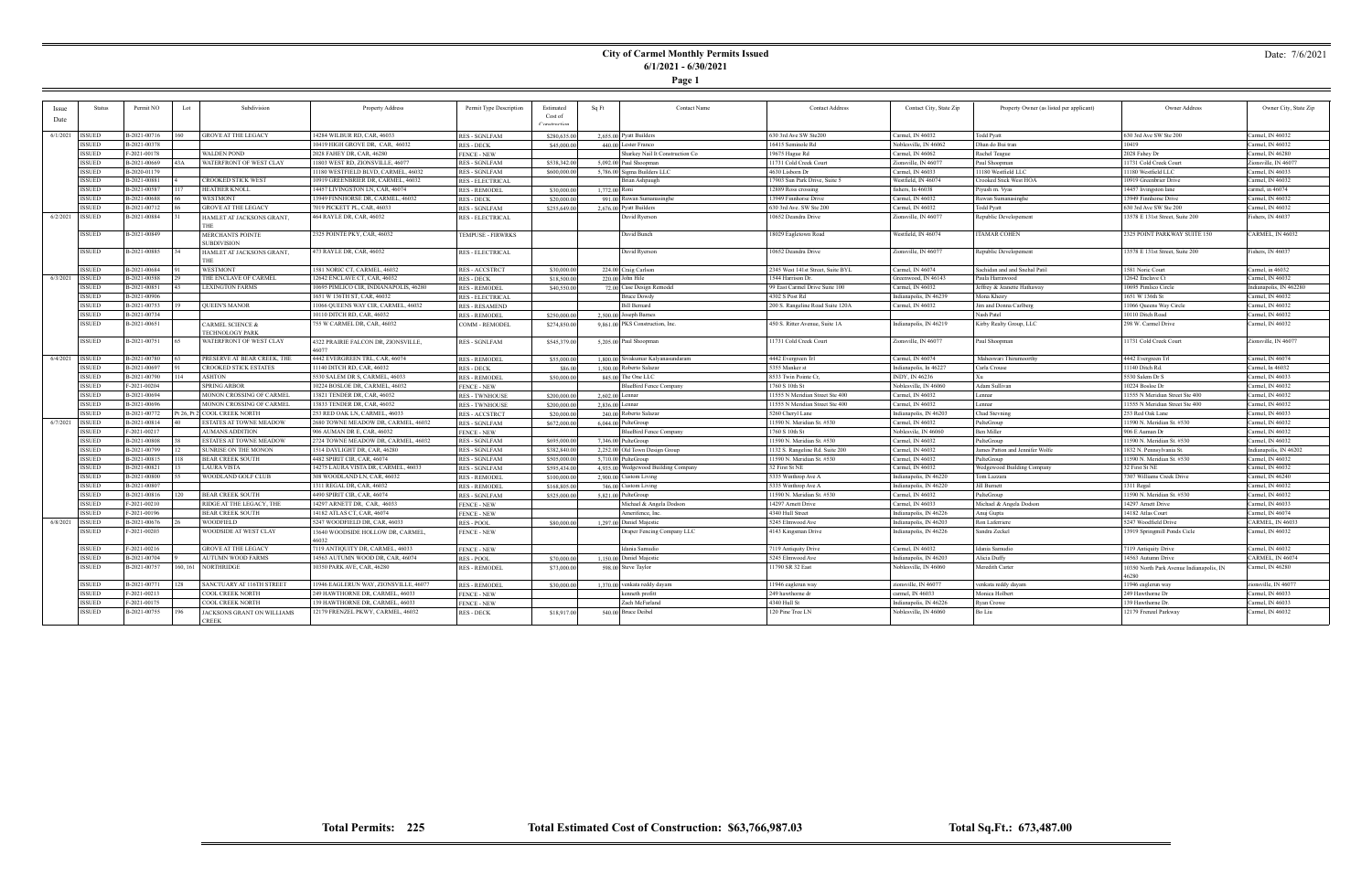**Page 2**

#### Date: 7/6/2021

|                    | Status        | Permit NO    | Lot   | Subdivision                    | Property Address                       | Permit Type Description | Estimated    | Sq Ft<br><b>Contact Name</b>   | <b>Contact Address</b>            | Contact City, State Zip | Property Owner (as listed per applicant) | Owner Address                        | Owner City, State Zip  |
|--------------------|---------------|--------------|-------|--------------------------------|----------------------------------------|-------------------------|--------------|--------------------------------|-----------------------------------|-------------------------|------------------------------------------|--------------------------------------|------------------------|
|                    |               |              |       |                                |                                        |                         | Cost of      |                                |                                   |                         |                                          |                                      |                        |
| Date               |               |              |       |                                |                                        |                         | Construction |                                |                                   |                         |                                          |                                      |                        |
|                    |               |              |       |                                |                                        |                         |              |                                |                                   |                         |                                          |                                      |                        |
| 6/9/2021           | <b>ISSUED</b> | B-2021-00805 | 905   | MONON CROSSING OF CARMEL       | 13825 BOILER PL, CAR, 46032            | <b>RES - TWNHOUSE</b>   | \$200,000.00 | 2,578.00 Lennar                | 11555 N. Meridian Street, Ste 400 | Carmel, IN 46032        | Lennar                                   | 11555 N. Meridian Street, Ste 400    | Carmel, IN 46032       |
|                    | ISSUED        | B-2021-00847 |       |                                | 4518 W 99TH ST, CARMEL, 46032          | COMM - COMAMEND         |              | Capitol Construction Services  | 11051 Village Square Lane         | Fishers, IN 46038       | ACP Realty, LLC                          | 13333 Six Points Road                | Carmel, IN 46032       |
|                    | <b>ISSUED</b> | B-2021-00794 | 402   | <b>BELLEVUE</b>                | 11580 FULHAM ST, CAR, 46032            | <b>RES - TWNHOUSE</b>   | \$200,000.00 | 2,578.00 Lennar                | 11555 N. Meridian Street, Ste 400 | Carmel, IN 46032        | Lennar                                   | 11555 N. Meridian Street, Ste 400    | Carmel, IN 46032       |
|                    | ISSUED        | F-2021-00223 |       | <b>WOODGATE</b>                | 1413 QUEENSBOROUGH DR, CARMEL, 46033   | <b>FENCE - NEW</b>      |              | Awards Fence & Deck            | 20951 Riverwood Avenue            | Noblesville, IN 46062   | Nick Dark                                | 1413 Queensborough Drive             | Carmel, IN 46033       |
|                    | <b>ISSUED</b> | B-2021-00788 |       |                                | 10300 ILLINOIS ST, INDIANAPOLIS, 46290 | COMM - REMODEI          | \$170,000.00 | 1,200.00 Benjamin Miller       | 1850 W 15th Street                | Indianapolis, IN 46202  | Kevin Branch                             | 3000 N Halsted St #725               | Chicago, IL 60657      |
|                    | <b>ISSUED</b> | B-2021-00797 | 405   | <b>BELLEVUE</b>                | 11592 FULHAM ST, CAR, 46032            | <b>RES - TWNHOUSE</b>   | \$200,000.0  | 2,578.00 Lennar                | 11555 N. Meridian Street, Ste 400 | Carmel, IN 46032        | Lennar                                   | 11555 N. Meridian Street, Ste 400    | Carmel, IN 46032       |
|                    | <b>ISSUED</b> | B-2021-00832 | 503   | <b>BELLEVUE</b>                | 11558 FULHAM ST, CAR, 46032            | <b>RES - TWNHOUSE</b>   | \$200,000.0  | 2,795.00 Lennar                | 11555 N Meridian Street Ste 400   | Carmel, IN 46032        | Lennar                                   | 11555 N Meridian Street Ste 400      | Carmel, IN 46032       |
|                    | <b>ISSUED</b> | B-2021-00798 | 406   | <b>BELLEVUE</b>                | 11596 FULHAM ST, CAR, 46032            | <b>RES - TWNHOUSE</b>   | \$200,000.00 | 2,842.00 Lennar                | 11555 N. Meridian Street, Ste 400 | Carmel, IN 46032        | Lennar                                   | 11555 N. Meridian Street, Ste 400    | Carmel, IN 46032       |
|                    | <b>ISSUED</b> | B-2021-00833 |       | <b>BELLEVUE</b>                | 11562 FULHAM ST, CAR, 46032            | <b>RES - TWNHOUSE</b>   | \$200,000.0  | 2,795.00 Lennar                | 11555 N Meridian Street Ste 400   | Carmel, IN 46032        | Lennar                                   | 11555 N Meridian Street Ste 400      | Carmel, IN 46032       |
|                    | <b>ISSUED</b> | B-2021-00859 |       | SUNRISE ON THE MONON           | 1492 EVENSTAR BLVD, CAR, 46280         | <b>RES - SGNLFAM</b>    | \$521,179.00 | 3,894.00 Old Town Design Group | 1132 S. Rangeline Rd. Suite 200   | Carmel, IN 46032        | Bob & Catherine Brenner                  | 6325 Cardinal Ln                     | Indianapolis, IN 46220 |
|                    | <b>ISSUED</b> | B-2021-00741 |       | MONON CROSSING OF CARMEL       | 13814 TENDER DR, CAR, 46032            | <b>RES - TWNHOUSE</b>   |              | $2,602.00$ Lennar              | 11555 N. Meridian Street Ste 400  | Carmel, IN 46032        | Lennar                                   | 11555 N. Meridian Street Ste 400     | Carmel, IN 46032       |
|                    |               |              | 902.  |                                |                                        |                         | \$200,000.00 |                                |                                   |                         |                                          |                                      |                        |
|                    | <b>ISSUED</b> | B-2021-00802 |       | MONON CROSSING OF CARMEL       | 13807 BOILER PL, CAR, 46032            | <b>RES - TWNHOUSE</b>   | \$200,000.0  | 2,578.00 Lennar                | 11555 N. Meridian Street, Ste 400 | Carmel, IN 46032        | Lennar                                   | 11555 N. Meridian Street, Ste 400    | Carmel, IN 46032       |
|                    | <b>ISSUED</b> | B-2021-00834 | 505.  | <b>BELLEVUE</b>                | 11566 FULHAM ST, CAR, 46032            | <b>RES - TWNHOUSE</b>   | \$200,000.0  | 2.578.00 Lennar                | 11555 N Meridian Street Ste 400   | Carmel, IN 46032        | Lennar                                   | 11555 N Meridian Street Ste 400      | Carmel, IN 46032       |
|                    | <b>ISSUED</b> | B-2021-00880 |       | SUNRISE ON THE MONON           | 1508 DAYLIGHT DR, CAR, 46280           | <b>RES - SGNLFAM</b>    | \$469,545.00 | 3,456.00 Old Town Design Group | 1132 S. Rangeline Rd. Suite 200   | Carmel, IN 46032        | Ryan & Michelle O'Hollaren               | 8260 Jo Ellen Dr                     | Fishers, IN 46038      |
|                    | <b>ISSUED</b> | F-2021-00212 |       | LAKEWOOD GARDENS               | 2521 E 99TH ST, CAR, 46280             | <b>FENCE - NEW</b>      |              | Larry Smith                    | 2521 E 99th Street                | Carmel, IN 46280        | Larry Smith                              | 2521 E 99th Street                   | Carmel, IN 46280       |
|                    | <b>ISSUED</b> | B-2021-00738 |       | MONON CROSSING OF CARMEL       | 13832 TENDER DR, CAR, 46032            | <b>RES - TWNHOUSE</b>   | \$200,000.0  | 2,777.00 Lennar                | 11555 N. Meridian Street Ste 400  | Carmel, IN 46032        | Lennar                                   | 11555 N. Meridian Street Ste 400     | Carmel, IN 46032       |
|                    | <b>ISSUED</b> | B-2021-00795 |       | <b>BELLEVUE</b>                | 11584 FULHAM ST, CAR, 46032            | <b>RES-TWNHOUSE</b>     | \$200,000.0  | 2,795.00 Lennar                | 11555 N. Meridian Street, Ste 400 | Carmel, IN 46032        | Lennar                                   | 11555 N. Meridian Street, Ste 400    | Carmel, IN 46032       |
|                    | <b>ISSUED</b> | B-2021-00806 |       | MONON CROSSING OF CARMEL       | 13831 BOILER PL, CAR, 46032            | <b>RES - TWNHOUSE</b>   | \$200,000.00 | 2,836.00 Lennar                | 1555 N. Meridian Street, Ste 400  | Carmel, IN 46032        | Lennar                                   | 11555 N. Meridian Street, Ste 400    | Carmel, IN 46032       |
|                    | ISSUED        | B-2021-00830 |       | BELLEVUE                       | 11550 FULHAM ST, CAR, 46032            | <b>RES - TWNHOUSE</b>   | \$200,000.0  | 2,789.00 Lennar                | 11555 N Meridian Street Ste 400   | Carmel, IN 46032        | Lennar                                   | 11555 N Meridian Street Ste 400      | Carmel, IN 46032       |
|                    | <b>ISSUED</b> | F-2021-00119 |       | YORKTOWN WOODS                 | 2654 MILLGATE CT, CAR, 46033           | <b>FENCE - NEW</b>      |              | Matthew and Erica Cramer       | 2654 Millgate Ct.                 | Carmel, IN 46033        |                                          |                                      |                        |
|                    | ISSUED        | B-2021-00742 |       | MONON CROSSING OF CARMEL       | 13808 TENDER DR, CAR, 46032            | <b>RES - TWNHOUSE</b>   | \$200,000.00 | 2,578.00 Lennar                | 11555 N. Meridian Street Ste 400  | Carmel, IN 46032        | Lennar                                   | 11555 N. Meridian Street Ste 400     | Carmel, IN 46032       |
|                    | <b>ISSUED</b> | B-2021-00803 | 903.  | MONON CROSSING OF CARMEL       | 13813 BOILER PL, CAR, 46032            | <b>RES - TWNHOUSE</b>   | \$200,000.00 | 2,699.00 Lennar                | 11555 N. Meridian Street, Ste 400 | Carmel, IN 46032        | Lennar                                   | 11555 N. Meridian Street, Ste 400    | Carmel, IN 46032       |
|                    | <b>ISSUED</b> | B-2021-00682 |       |                                | 1306 E 116TH ST, CAR, 46032            | COMM - DEMO             |              | Jeffrey Thomas                 | 4101 Dandy Trail, Suite E         | Indianapolis, IN 46254  | Faith Apostolic Church                   | 1212 E 116th Street                  | Carmel, IN 46032       |
|                    | ISSUED        | B-2021-00935 |       | SPRINGMILL STREAMS             | 12978 BRIGHTON LN, CARMEL, 46032       | <b>RES - ELECTRICAL</b> |              | John Day                       | 685 Tracy Rd.                     | Whiteland, IN 46184     | Jack Murphy                              | 12978 Brighton Ln                    | Carmel, IN 46032       |
|                    | <b>ISSUED</b> | B-2021-00831 | 502   | BELLEVUE                       | 11554 FULHAM ST, CAR, 46032            | <b>RES-TWNHOUSE</b>     | \$200,000.00 | 2,578.00 Lennar                | 1555 N Meridian Street Ste 400    | Carmel, IN 46032        | Lennar                                   | 11555 N Meridian Street Ste 400      | Carmel, IN 46032       |
|                    | <b>ISSUED</b> | B-2021-00839 | 602   | <b>BELLEVUE</b>                | 647 GOLBORNE ST, CAR, 46032            |                         |              |                                | 11555 N Meridian Street Ste 400   |                         | Lennar                                   | 11555 N Meridian Street Ste 400      | Carmel, IN 46032       |
|                    |               |              |       |                                |                                        | <b>RES - TWNHOUSE</b>   | \$200,000.0  | 2,578.00 Lennar                |                                   | Carmel, IN 46032        |                                          |                                      |                        |
|                    | <b>ISSUED</b> | F-2021-00220 |       | <b>ASHTON</b>                  | 5506 SALEM DR N, CARMEL, 4603.         | <b>FENCE - NEW</b>      |              | Hittle Construction            | 17466 Washington St. S            | Westfield, IN 4607      | Kristin Heid                             | 5506 Salem Drive North               | Carmel, IN 46033       |
|                    | <b>ISSUED</b> | B-2021-00743 |       | MONON CROSSING OF CARMEL       | 13802 TENDER DR, CAR, 46032            | <b>RES - TWNHOUSE</b>   | \$200,000.00 | 2,836.00 Lennar                | 11555 N Meridian Street Ste 400   | Carmel, IN 46032        | Lennar                                   | 11555 N Meridian Street Ste 400      | Carmel, IN 46032       |
|                    | <b>ISSUED</b> | B-2021-00801 |       | MONON CROSSING OF CARMEL       | 13801 BOILER PL, CAR, 46032            | <b>RES - TWNHOUSE</b>   | \$200,000.0  | 2,777.00 Lennar                | 11555 N. Meridian Street, Ste 400 | Carmel, IN 46038        | Lennar                                   | 11555 N. Meridian Street, Ste 400    | Carmel, IN 46032       |
|                    | <b>ISSUED</b> | B-2021-00804 |       | MONON CROSSING OF CARMEL       | 13819 BOILER PL, CAR, 46032            | <b>RES - TWNHOUSE</b>   | \$200,000.00 | 2,602.00 Lennar                | 11555 N. Meridian Street, Ste 400 | Carmel, IN 46032        | Lennar                                   | 11555 N. Meridian Street, Ste 400    | Carmel, IN 46032       |
|                    | <b>ISSUED</b> | B-2021-00836 | 506   | BELLEVUE                       | 11570 FULHAM ST, CAR, 46032            | <b>RES-TWNHOUSE</b>     | \$200,000.00 | 2,842.00 Lennar                | 11555 N Meridian Street Ste 400   | Carmel, IN 46032        | Lennar                                   | 11555 N Meridian Street Ste 400      | Carmel, IN 46032       |
|                    | <b>ISSUED</b> | B-2021-00545 |       | WEST CARMEL CENTER             | 10495 N MICHIGAN RD, CARMEL, 46032     | <b>COMM - REMODE!</b>   | \$26,000.0   | 1.517.00 Morton Solar          | 2166 E. Morgan Ave.               | Evansville, IN 4771     | <b>JPMC</b> Bank                         | P.O. Box 561305                      | Dallas, Tx 75356       |
|                    | <b>ISSUED</b> | B-2021-00740 |       | MONON CROSSING OF CARMEL       | 13820 TENDER DR, CAR, 46032            | <b>RES - TWNHOUSE</b>   | \$200,000.00 | $2,699,00$ Lennar              | 11555 N. Meridian Street Ste 400  | Carmel, IN 46032        | Lennar                                   | 11555 N. Meridian Street Ste 400     | Carmel, IN 46032       |
|                    | <b>ISSUED</b> | B-2021-00739 |       | MONON CROSSING OF CARMEL       | 13826 TENDER DR, CAR, 46032            | <b>RES - TWNHOUSE</b>   | \$200,000.0  | 2,578.00 Lennar                | 11555 N. Meridian Street Ste 400  | Carmel, IN 46032        | Lennar                                   | 11555 N. Meridian Street Ste 400     | Carmel, IN 46032       |
| $6/10/2021$ SSUED  |               | B-2020-00372 |       | LAKE FOREST                    | 5246 LAKE POINT DR, CARMEL, 46033      | <b>RES - REMODEL</b>    | \$86,000.00  | 200.00 case design/remodeling  | 99 e carmel drive suite 100       | carmel, IN 46032        | bill and sharon marshall                 | 5272 lake point drive                | carmel, in 46033       |
|                    | <b>ISSUED</b> | F-2021-00222 |       | WOODSIDE AT WEST CLAY          | SOUNDVIEW PL, CARMEL, 46032            | <b>FENCE - NEW</b>      |              | Deep Mala                      | 13659 Soundview Place             | Carmel, IN 46032        | Rajesh Kumar and Deep Mala               | 13659 Soundview Place                | Carmel, IN 46032       |
|                    | <b>ISSUED</b> | B-2021-00850 |       | <b>MAYFLOWER PARK</b>          | 9650 MAYFLOWER PARK DR, CARMEL, 46032  | COMM - REMODEI          | \$40,000.00  | 184.00 Joe Studer              | 6262 Eiterman Road                | Dublin, OH 43016        | Lynn Wackerly                            | 350 E Wilson Bridge Road             | Worthington, OH 43085  |
|                    | <b>ISSUED</b> | B-2021-00674 |       | <b>CROOKED STICK ESTATES</b>   | 1991 W 116TH ST, CARMEL, 46032         | <b>RES - ADDITION</b>   | \$183,830.00 | 2,017.00 Nicholas Design Build | 8049 N 600 W Suite 100            | McCordsville, IN 46055  | Brian & Tina Grigsby                     | 1991 W 116th St                      | Carmel, IN 46032       |
|                    | <b>ISSUED</b> | B-2021-00942 |       |                                | 441 MONON CROSSING DR, CARMEL          | COMM - ELECTRICAL       |              | Telecom Placement, Inc         | 15405 Little Eagle Creek Ave.     | Zionsville, IN 4607     | Spectrum owns the power supply           | 3030 Roosevelt Ave                   | Indpls., IN 46218      |
| 6/11/2021   ISSUED |               | B-2021-00855 |       | <b>BELLEVUE</b>                | 673 GOLBORNE ST, CAR, 46032            | <b>RES - TWNHOUSE</b>   | \$200,000.00 | 2,795.00 Lennar                | 11555 N Meridian Street Ste 400   | Carmel, IN 46032        | Lennar                                   | 11555 N Meridian Street Ste 400      | Carmel, IN 46032       |
|                    | ISSUED        | B-2021-00548 |       |                                | 10895 N MICHIGAN RD, ZIONSVILLE, 46077 | <b>COMM - NWTENFIN</b>  | \$60,000.00  | 1,620.00 Brian Wenrick         | 10650 Bennett Pkwy, Unit 200      | Zionsville, IN 46077    | Mike Kienholz                            | 10689 N. Pennsylvania St., Suite 100 | Indianapolis, IN 46280 |
|                    | <b>ISSUED</b> | B-2021-00817 |       | <b>ESTATES AT TOWNE MEADOW</b> | 2856 TOWNE MEADOW DR, CAR, 46032       |                         |              | 7,703.00 PulteGroup            | 1590 N. Meridian St. #530         | Carmel, IN 46032        | PulteGroup                               | 11590 N. Meridian St. #530           | Carmel, IN 46032       |
|                    | <b>ISSUED</b> | B-2021-00858 |       | <b>BELLEVUE</b>                | 661 GOLBORNE ST, CAR, 46032            | RES - SGNLFAM           | \$705,000.00 |                                | 11555 N Meridian Street Ste 400   | Carmel, IN 46032        | Lennar                                   | 11555 N Meridian Street Ste 400      | Carmel, IN 46032       |
|                    |               |              |       |                                |                                        | <b>RES - TWNHOUSE</b>   | \$200,000.0  | 2,842.00 Lennar                |                                   |                         |                                          |                                      |                        |
|                    | ISSUED        | B-2021-00810 |       | <b>BELLEVUE</b>                | 648 LANGFORD ST, CAR, 46032            | <b>RES - TWNHOUSE</b>   | \$200,000.0  | 2,789.00 Lennar                | 11555 N Meridian Street Ste 400   | Carmel, IN 46032        | Lennar                                   | 11555 N Meridian Street Ste 400      | Carmel, IN 46032       |
|                    | <b>ISSUED</b> | B-2021-00818 |       | <b>CLAY CORNER</b>             | 1684 BLYTHE ST, CARMEL, 46032          | <b>RES - SGNLFAM</b>    | \$526,500.00 | $8,101,00$ Drees Homes         | 900 E 96th St                     | Indianapolis, IN 46240  | Drees Homes                              | 900 E 96th St                        | Indianapolis, IN 46240 |
|                    | <b>ISSUED</b> | B-2021-00842 | 604   | <b>BELLEVUE</b>                | 639 GOLBORNE ST, CAR, 46032            | <b>RES - TWNHOUSE</b>   | \$200,000.0  | 2,795.00 Lennar                | 11555 N Meridian Street Ste 400   | Carmel, IN 46032        | Lennar                                   | 11555 N Meridian Street Ste 400      | Carmel, IN 46032       |
|                    | <b>ISSUED</b> | B-2021-00811 | 302   | <b>BELLEVUE</b>                | 644 LANGFORD ST, CAR, 46032            | <b>RES - TWNHOUSE</b>   | \$200,000.0  | 2.578.00 Lennar                | 11555 N Meridian Street Ste 400   | Carmel, IN 46032        | Lennar                                   | 11555 N Meridian Street Ste 400      | Carmel, IN 46032       |
|                    | <b>ISSUED</b> | B-2021-00843 | 605   | BELLEVUE                       | 635 GOLBORNE ST, CAR, 46032            | <b>RES - TWNHOUSE</b>   | \$200,000.00 | 2,578.00 Lennar                | 11555 N Meridian Street STE 400   | Carmel, IN 46032        | Lennar                                   | 11555 N Meridian Street STE 400      | Carmel, IN 46032       |
|                    | <b>ISSUED</b> | B-2021-00538 |       | SADDLEBROOK AT SHELBORNE       | 11961 COPPERFIELD DR, CARMEL, 46032    | <b>RES - POOL</b>       | \$89,000.0   | 958.00 Pools of Fun            | PO Box 576                        | Plainfield, IN 46168    | Sarah Lackermann & Mark Mastodicasa      | 11961 Copperfield Dr                 | Carmel, IN 46032       |
|                    | <b>ISSUED</b> | B-2021-00856 |       | <b>BELLEVUE</b>                | 669 GOLBORNE ST, CAR, 46032            | <b>RES - TWNHOUSE</b>   | \$200,000.0  | 2,795.00 Lennar                | 11555 N Meridian Street Ste 400   | Carmel, IN 46032        | Lennar                                   | 11555 N Meridian Street Ste 400      | Carmel, IN 46032       |
|                    | <b>ISSUED</b> | B-2021-00812 | 303   | <b>BELLEVUE</b>                | 640 LANGFORD ST, CAR, 46032            | <b>RES - TWNHOUSE</b>   | \$200,000.00 | 2,578.00 Lennar                | 1555 N Meridian Street Ste 400    | Carmel, IN 46032        | Lennar                                   | 11555 N Meridian Street Ste 400      | Carmel, IN 46032       |
|                    | ISSUED        | B-2021-00846 | 606   | <b>BELLEVUE</b>                | 631 GOLBORNE ST, CAR, 46032            | <b>RES - TWNHOUSE</b>   | \$200,000.00 | 2,842.00 Lennar                | 11555 N Meridian Street STE 400   | Carmel, IN 46032        | Lennar                                   | 11555 N Meridian Street STE 400      | Carmel, IN 46032       |
|                    | ISSUED        | B-2021-00853 | 701   | <b>BELLEVUE</b>                | 681 GOLBORNE ST, CAR, 46032            | <b>RES - TWNHOUSE</b>   | \$200,000.00 | 2,789.00 Lennar                | 11555 N Meridian Street Ste 400   | Carmel, IN 46032        | Lennar                                   | 11555 N Meridian Street Ste 400      | Carmel, IN 46032       |
|                    | ISSUED        | B-2021-00796 | 404   | <b>BELLEVUE</b>                | 11588 FULHAM ST, CAR, 46032            | <b>RES - TWNHOUSE</b>   | \$200,000.00 | 2,795.00 Lennar                | 11555 N. Meridian Street, Ste 400 | Carmel, IN 46032        | Lennar                                   | 11555 N. Meridian Street, Ste 400    | Carmel, IN 46032       |
|                    | <b>ISSUED</b> | B-2021-00857 | 705   | <b>BELLEVUE</b>                | 665 GOLBORNE ST, CAR, 46032            | <b>RES - TWNHOUSE</b>   | \$200,000.0  | 2,578.00 Lennar                | 11555 N Meridian Street Ste 400   | Carmel, IN 46032        | Lennar                                   | 11555 N Meridian Street Ste 400      | Carmel, IN 46032       |
|                    | <b>ISSUED</b> | B-2021-00813 | 304   | <b>BELLEVUE</b>                | 636 LANGFORD ST, CAR, 46032            | <b>RES - TWNHOUSE</b>   | \$200,000.0  | 2,842.00 Lennar                | 11555 N Meridian Street Ste 400   | Carmel, IN 46032        | Lennar                                   | 11555 N Meridian Street Ste 400      | Carmel, IN 46032       |
|                    | <b>ISSUED</b> | B-2021-00854 | 702.  | <b>BELLEVUE</b>                | 677 GOLBORNE ST, CAR, 46032            | <b>RES - TWNHOUSE</b>   | \$200,000.00 | 2,578.00 Lennar                | 11555 N Meridian Street Ste 400   | Carmel, IN 46032        | Lennar                                   | 11555 N Meridian Street Ste 400      | Carmel, IN 46032       |
| $6/14/2021$ ISSUED |               | B-2021-00690 |       | <b>GRAMERCY WEST</b>           | 685 LAGERFIELD DR, CAR, 46032          | COMM - POOL             | \$156,350.00 | 1,050,00 Victory Surfaces LLC  | 6831 E 32nd Str                   | Indianapolis, IN 46226  | <b>BC Gramercy II LLC</b>                | 941 N Meridian Str                   | Indianapolis, IN 46226 |
|                    | <b>ISSUED</b> | B-2021-00943 |       | <b>GRAND AND MAIN</b>          |                                        |                         |              |                                | 8020 Zionsville Rd                |                         |                                          | 12890 Old Meridian St.               | Carmel, IN 46032       |
|                    |               |              |       |                                | 12890 OLD MERIDIAN ST, CAR, 46032      | TEMPUSE - SPCLEVNT      |              | Clayton Sharp                  |                                   | Indianapolis, IN 46268  | <b>Avant Apartments</b>                  |                                      |                        |
|                    | <b>ISSUED</b> | B-2021-00533 |       | <b>SMOKEY KNOLL</b>            | 676 SMOKEY LN, CAR, 46033              | <b>RES-ACCSTRCT</b>     | \$30,000.00  | 672.00 Tim Geoffrion           | 676 Smokey Lane                   | Carmel, IN 46033        | Tim Geoffrion                            | 676 Smokey Lane                      | Carmel, IN 46033       |
|                    | ISSUED        | B-2021-00947 | 52    | EDEN GLEN                      | 11608 EDEN GLEN DR, CARMEL, 46033      | RES - ELECTRICAL        |              | <b>Barth Electric</b>          | 1934 N. Illinois Street           | Indianapolis, IN 46202  | Roger Nestle                             | 11608 Eden Glen Drive                | Carmel, IN 46033       |
|                    | <b>ISSUED</b> | B-2021-00852 | Pt 20 | <b>DIXIE HIGHWAY</b>           | 10660 BROADWAY AVE, CAR, 46280         | <b>RES - REMODEL</b>    | \$15,000.00  | $370.00$ James Ellis           | 10660 North Broadway Avenue       | Carmel, IN 46280        | James Ellis                              | 10660 North Broadway Avenue          | Carmel, IN 46280       |
|                    | <b>ISSUED</b> | B-2021-00948 |       | <b>QUAIL RUN AT HAVERSTICK</b> | 5820 PHEASANT CT, CAR, 46033           | <b>RES - REMODEL</b>    | \$12,500.00  | 80.00 Heather Fernandez        | 5820 Pheasant Court               | Carmel, IN 46033        | Heather Fernandez                        | 5820 Pheasant Court                  | Carmel, IN 46033       |
|                    | <b>ISSUED</b> | B-2021-00744 |       |                                | 1374 S RANGELINE RD, CARMEL, 46032     | COMM - REMODEL          | \$250,000.00 | 2,800.00 T&W Corporation       | 3841 W. Morris St                 | Indianapolis, IN 46241  | VetCheck-Carmel LLC                      | 12653 Amber Star Dr                  | Noblesville, IN 46060  |
|                    | <b>ISSUED</b> | B-2021-00543 | 85    | NORTHWOOD HILLS                | 11833 HOSTER RD, CAR, 46033            | RES - ACCSTRCT          | \$20,000.00  | 324.00 Jeff Leveridge          | 25015 Ray Parker rd               | Arcadia, IN 46030       | Chad Painter                             | 11833 Hoster rd                      | Carmel, IN 46033       |

÷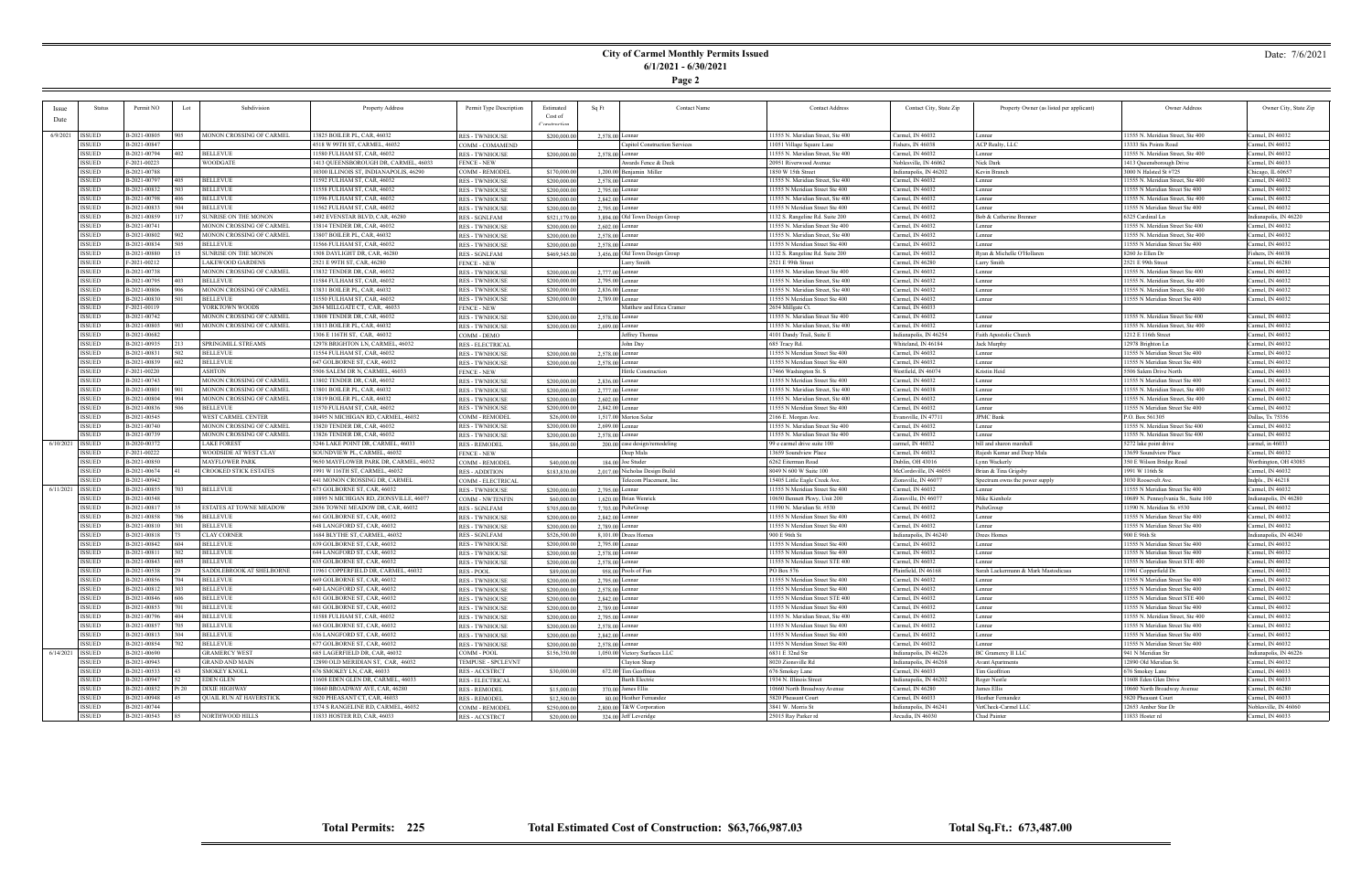**Page 3**

#### Date: 7/6/2021

| Issue              | Status        | Permit NO      | Lot           | Subdivision                     | Property Address                       | Permit Type Description | Estimated      | Sq Ft           | <b>Contact Name</b>                          | <b>Contact Address</b>            | Contact City, State Zip | Property Owner (as listed per applicant)          | Owner Address                                       | Owner City, State Zip           |
|--------------------|---------------|----------------|---------------|---------------------------------|----------------------------------------|-------------------------|----------------|-----------------|----------------------------------------------|-----------------------------------|-------------------------|---------------------------------------------------|-----------------------------------------------------|---------------------------------|
| Date               |               |                |               |                                 |                                        |                         | Cost of        |                 |                                              |                                   |                         |                                                   |                                                     |                                 |
|                    |               |                |               |                                 |                                        |                         |                |                 |                                              |                                   |                         |                                                   |                                                     |                                 |
| 6/15/2021   ISSUED |               | B-2021-00829   | $ 104\rangle$ | <b>BELLEVUE</b>                 | 676 LANGFORD ST, CAR, 46032            | <b>RES - TWNHOUSE</b>   | \$200,000.00   | 2,842.00 Lennar |                                              | 11555 N Meridian Street Ste 400   | Carmel, IN 46032        | Lennar                                            | 1555 N Meridian Street Ste 400                      | Carmel, IN 46032                |
|                    | <b>ISSUED</b> | B-2021-00837   |               |                                 | 0895 N MICHIGAN RD, ZIONSVILLE, 46077  | COMM - NWTENFIN         | \$69,000.00    |                 | 1,900,00 Brian Wenrick                       | 10650 Bennett Pkwy, Unit 200      | Zionsville, IN 46077    | Mike Kienholz                                     | 10689 North Pennsylvania Street Suite 100           | Indianapolis, IN 46280          |
|                    | <b>ISSUED</b> | B-2021-00865   | 804           | <b>BELLEVUE</b>                 | 11573 FULHAM ST, CAR, 46032            | <b>RES - TWNHOUSE</b>   | \$200,000.00   | 2,578.00 Lennar |                                              | 11555 N Meridian Street Ste 400   | Carmel, IN 46032        | Lennar                                            | 11555 N Meridian Street Ste 400                     | Carmel, IN 46032                |
|                    | <b>ISSUED</b> | B-2021-00874   | 1001          | <b>BELLEVUE</b>                 | 659 LANGFORD ST, CAR, 46032            | <b>RES - TWNHOUSE</b>   | \$200,000.00   | 2,789.00 Lennar |                                              | 11555 N. Meridian Street Ste 400  | Carmel, IN 46032        | Lennar                                            | 11555 N. Meridian Street Ste 400                    | Carmel, IN 46032                |
|                    | <b>ISSUED</b> | B-2021-00824   |               | BELLEVUE                        | 660 LANGFORD ST, CAR, 46032            | <b>RES - TWNHOUSE</b>   | \$200,000.00   | 2,578.00 Lennar |                                              | 11555 N. Meridian Street Ste. 400 | Carmel, IN 46032        | Lennai                                            | 11555 N. Meridian Street Ste. 400                   | Carmel, IN 46032                |
|                    | <b>ISSUED</b> | B-2021-00840   | 603           | <b>BELLEVUE</b>                 | 643 GOLBORNE ST, CAR, 46032            | <b>RES - TWNHOUSE</b>   | \$200,000.00   | 2,795.00 Lennar |                                              | 11555 N Meridian Street Ste 400   | Carmel, IN 46032        | Lennar                                            | 11555 N Meridian Street Ste 400                     | Carmel, IN 46032                |
|                    | <b>ISSUED</b> | B-2021-00869   | 901           | <b>BELLEVUE</b>                 | 1567 HUFFINGTON ST, CAR, 46032         | <b>RES - TWNHOUSE</b>   | \$200,000.00   | 2,789.00 Lennar |                                              | 11555 N Meridian Street Ste 400   | Carmel, IN 46032        | Lennar                                            | 11555 N Meridian Street Ste 400                     | Carmel, IN 46032                |
|                    | <b>ISSUED</b> | B-2021-00825   |               | BELLEVUE                        | 656 LANGFORD ST, CAR, 46032            | <b>RES - TWNHOUSE</b>   | \$200,000.00   |                 | 2,842.00 Lennar                              | 11555 N. Meridian Street Ste. 400 | Carmel, IN 46032        | Lennar                                            | 11555 N. Meridian Street Ste. 400                   | Carmel, IN 46032                |
|                    | <b>ISSUED</b> | B-2021-00870   | 902           | <b>BELLEVUE</b>                 | 11571 HUFFINGTON ST, CAR, 46032        | <b>RES - TWNHOUSE</b>   | \$200,000.00   |                 | 2,578.00 Lennar                              | 11555 N Meridian Street Ste 400   | Carmel, IN 46032        | Lennar                                            | 11555 N Meridian Street Ste 400                     | Carmel, IN 46032                |
|                    | <b>ISSUED</b> | B-2021-00908   |               | <b>SPRING MILL PLACE</b>        | 1088 SPRINGMILL LN, CARMEL, 46032      | <b>RES - REMODEL</b>    | \$69,406.6     |                 | 450.00 Lilly Martin                          |                                   |                         | Gary & Mary Schnitz                               | 11088 Springmill Land                               | Carmel, IN 46032                |
|                    | <b>ISSUED</b> | B-2021-00737   |               | <b>BROOKSHIRE NORTH</b>         | 2942 BROOKSHIRE PKY, CARMEL, 46033     | <b>RES - REMODEL</b>    | \$105,800.00   |                 | 650.00 Margaret Smith                        | 99 East Carmel Drive              | Carmel, IN 46032        | Chip and Barb Woods                               | 12942 Brookshire Pkwy                               | Carmel, IN 46033                |
|                    | <b>ISSUED</b> | B-2021-00826   |               | BELLEVUE                        | 675 LANGFORD ST, CAR, 46032            | <b>RES - TWNHOUSI</b>   | \$200,000.00   |                 | 2,789.00 Lennar                              | 11555 N. Meridian Street Ste. 400 | Carmel, IN 46032        | Lennar                                            | 11555 N. Meridian Street Ste. 400                   | Carmel, IN 46032                |
|                    | <b>ISSUED</b> | B-2021-00862   | 801           | <b>BELLEVUE</b>                 | 1585 FULHAM ST, CAR, 46032             | <b>RES - TWNHOUSE</b>   | \$200,000.00   | 2,789.00 Lennar |                                              | 11555 N Meridian Street Ste 400   | Carmel, IN 46032        | Lennar                                            | 11555 N Meridian Street Ste 400                     | Carmel, IN 46032                |
|                    | <b>ISSUED</b> | B-2021-00871   | 903           | <b>BELLEVUE</b>                 | 1575 HUFFINGTON ST, CAR, 46032         | <b>RES - TWNHOUSE</b>   | \$200,000.00   | 2,795.00 Lennar |                                              | 11555 N. Meridian Street Ste 400  | Carmel, IN 46032        | Lennar                                            | 11555 N. Meridian Street Ste 400                    | Carmel, IN 46032                |
|                    | <b>ISSUED</b> | B-2021-00767   |               | COOL CREEK NORTH                | 876 LINDEN LN, CARMEL, 46033           | <b>RES - SOLAR</b>      | \$25,575.2     |                 | 422.20 Jefferson Electric                    | 2114 E Washington St              | Indianapolis, IN 4620   | John & Tracy Schostek                             | 876 Linden Lane                                     | Carmel, IN 46033                |
|                    | <b>ISSUED</b> | B-2021-00822   |               | <b>BELLEVUE</b>                 | 668 LANGFORD ST, CAR, 46032            | <b>RES - TWNHOUSE</b>   | \$200,000.00   | 2.789.00 Lennar |                                              | 11555 N. Meridian Street Ste. 400 | Carmel, IN 46032        | LEnnar                                            | 11555 N. Meridian Street Ste. 400                   | Carmel, IN 46032                |
|                    | <b>ISSUED</b> | B-2021-00838   | 601           | <b>BELLEVUE</b>                 | 651 GOLBORNE ST, CAR, 46032            | <b>RES - TWNHOUSE</b>   | \$200,000.00   | 2,789.00 Lennar |                                              | 11555 N Meridian Street Ste 400   | Carmel, IN 46032        | Lennar                                            | 11555 N Meridian Street Ste 400                     | Carmel, IN 46032                |
|                    | <b>ISSUED</b> | B-2021-00866   | 805           | <b>BELLEVUE</b>                 | 11569 FULHAM ST, CAR, 46032            | <b>RES - TWNHOUSE</b>   | \$200,000.00   | 2,842.00 Lennar |                                              | 11555 N Meridian Street Ste 400   | Carmel, IN 46032        | Lennar                                            | 11555 N Meridian Street Ste 400                     | Carmel, IN 46032                |
|                    | <b>ISSUED</b> | B-2021-00875   | 1002          | <b>BELLEVUE</b>                 | 663 LANGFORD ST, CAR, 46032            | <b>RES - TWNHOUSE</b>   | \$200,000.00   | 2,578.00 Lennar |                                              | 11555 N. Meridian Street Ste 400  | Carmel, IN 46032        | Lennar                                            | 11555 N. Meridian Street Ste 400                    | Carmel, IN 46032                |
|                    | <b>ISSUED</b> | B-2021-00721   |               | <b>CROOKED STICK ESTATES</b>    | 2049 ST ANDREWS CIR, CARMEL, 46032     | <b>RES - SGNLFAM</b>    | \$1,400,000.00 |                 | 10,784.00 Steve Stein                        | 68 N. 9th Street, Suite B         | Noblesville, IN 46060   | Andy & Melissa LeBland                            | 1202 Frenzel Parkway                                | Carmel, IN 46032                |
|                    | <b>ISSUED</b> | B-2021-00827   |               | <b>BELLEVUE</b>                 | 679 LANGFORD ST, CAR, 46032            | <b>RES - TWNHOUSE</b>   | \$200,000.00   | 2,578.00 Lennar |                                              | 11555 N. Meridian Street Ste. 400 | Carmel, IN 46032        | Lennar                                            | 11555 N. Meridian Street Ste. 400                   | Carmel, IN 46032                |
|                    | <b>ISSUED</b> | B-2021-00863   | 802           | BELLEVUE                        | 1581 FULHAM ST, CAR, 46032             | <b>RES - TWNHOUSE</b>   | \$200,000.00   | 2,578.00 Lennar |                                              | 11555 N Meridian Street Ste 400   | Carmel, IN 46032        | Lennar                                            | 11555 N Meridian Street Ste 400                     | Carmel, IN 46032                |
|                    | <b>ISSUED</b> | B-2021-00872   | 904           | <b>BELLEVUE</b>                 | 11579 HUFFINGTON ST, CAR, 46032        | <b>RES - TWNHOUSE</b>   | \$200,000.00   | 2,578.00 Lennar |                                              | 11555 N. Meridian Street Ste 400  | Carmel, IN 46032        | Lennar                                            | 11555 N. Meridian Street Ste 400                    | Carmel, IN 46032                |
|                    | <b>ISSUED</b> | B-2021-00823   | 202           | <b>BELLEVUE</b>                 | 664 LANGFORD ST, CAR, 46032            | <b>RES - TWNHOUSE</b>   | \$200,000.00   | 2,578.00 Lennar |                                              | 11555 N. Meridian Street Ste. 400 | Carmel, IN 46032        | Lennar                                            | 11555 N. Meridian Street Ste. 400                   | Carmel, IN 46032                |
|                    | <b>ISSUED</b> | B-2021-00618   |               | LEXINGTON FARMS                 | 1133 AQUEDUCT WAY, INDIANAPOLIS, 46280 | <b>RES-ACCSTRCT</b>     | \$35,000.00    |                 | 252.00 Craig Carlson                         | 2345 West 141st Street, Suite BYI | Carmel, IN 46074        | Michael and Elisabeth Jenneman                    | 1133 Aqueduct Way                                   | Carmel, in 46280                |
|                    | <b>ISSUED</b> | B-2021-00876   | 1003          | <b>BELLEVUE</b>                 | 667 LANGFORD ST, CAR, 46032            | <b>RES - TWNHOUSE</b>   | \$200,000.00   | 2,842.00 Lennar |                                              | 11555 N. Meridian Street Ste 400  | Carmel, IN 46032        | Lennar                                            | 11555 N. Meridian Street Ste 400                    | Carmel, IN 46032                |
|                    | <b>ISSUED</b> | B-2021-00793   | 401           | <b>BELLEVUE</b>                 | 11576 FULHAM ST, CAR, 46032            | <b>RES - TWNHOUSE</b>   | \$200,000.00   | 2,789.00 Lennar |                                              | 11555 N. Meridian Street, Ste 400 | Carmel, IN 46032        | Lennar                                            | 11555 N. Meridian Street, Ste 400                   | Carmel, IN 46032                |
|                    | <b>ISSUED</b> | B-2021-00828   |               | BELLEVUE                        | 680 LANGFORD ST, CAR, 46032            | <b>RES-TWNHOUSE</b>     | \$200,000.00   |                 | 2,578.00 Lennar                              | 11555 N. Meridian Street Ste. 400 | Carmel, IN 46032        | Lennai                                            | 11555 N. Meridian Street Ste. 400                   | Carmel, IN 46032                |
|                    | <b>ISSUED</b> | B-2021-00864   | 803           | <b>BELLEVUE</b>                 | 11577 FULHAM ST, CAR, 46032            | <b>RES - TWNHOUSE</b>   | \$200,000.0    |                 | 2,795.00 Lennar                              | 11555 N Meridian Street Ste 400   | Carmel, IN 46032        | Lennar                                            | 11555 N Meridian Street Ste 400                     | Carmel, IN 46032                |
|                    | <b>ISSUED</b> | B-2021-00873   | 905           | <b>BELLEVUE</b>                 | 1583 HUFFINGTON ST, CAR, 46032         | <b>RES - TWNHOUSE</b>   | \$200,000.00   | 2,842.00 Lennar |                                              | 11555 N. Meridian Street Ste 400  | Carmel, IN 46032        | Lennar                                            | 11555 N. Meridian Street Ste 400                    | Carmel, IN 46032                |
|                    | <b>ISSUED</b> | B-2021-00962   |               | WILSON VILLAGE                  | 385 WINDING WAY, CAR, 46032            | <b>RES - ELECTRICAL</b> |                |                 | <b>Fimothy Puckett</b>                       | 385 Winding Way                   | Carmel, IN 46032        | <b>Timothy Puckett</b>                            | 385 Winding Way                                     | Carmel, IN 46032                |
| 6/16/2021   ISSUED |               | B-2021-00765   |               |                                 | 266 MEDICAL DR, CARMEL, 46032          | COMM - REMODEI          | \$150,000.00   |                 | 3,100,00 BuildSmart Construction             | 230 N. Rangeline Rd.              | Carmel, IN 46032        | Dr. David Wood                                    | 266 Medical Dr.                                     | Carmel, IN 46032                |
|                    | <b>ISSUED</b> | B-2020-00658   |               |                                 | 600 E 96TH ST, IND, 46240              | COMM - NWTENFIN         | \$90,000.00    |                 | 1.224.00 Capitol Construction Services, Inc. | 11051 Village Square Lane         | Fishers, IN 46038       | Parkwood Six, LLC                                 | 600 East 96th STreet                                | Carmel, IN 46032                |
|                    | <b>ISSUED</b> | B-2021-00678   |               | CHERRY CREEK ESTATES            | 3857 KICKAPOO TRL, CARMEL, 46033       | <b>RES - REMODEL</b>    | \$71,574.00    |                 | 230.00 Case Design Remodeling                | 99 East Carmel Drive              | Carmel, IN 46033        | Julia Keller                                      | 13857 Kickapoo Trail                                | Carmel, IN 46033                |
|                    | <b>ISSUED</b> | F-2021-00167   |               | ALBANY PLACE                    | 3558 ORMOND AVE, CAR, 46074            | <b>FENCE - NEW</b>      |                |                 | Amerifence                                   | 4340 Hull Street                  | Indianapolis, IN 46226  | Keri Berman                                       | 3558 Ormond Ave.                                    | Carmel, IN 46074                |
|                    | <b>ISSUED</b> |                |               | <b>GLENWOOD</b>                 | 10431 WHITE OAK DR, CARMEL, 46033      | <b>RES - REMODEL</b>    | \$30,000.00    |                 | 365.00 Amie Paradise                         |                                   |                         | Amie Paradise                                     | 10431 White Oak Drive                               | Carmel, IN 46033                |
|                    |               | B-2021-00904   |               |                                 |                                        |                         |                |                 |                                              |                                   |                         |                                                   |                                                     |                                 |
|                    | <b>ISSUED</b> | B-2021-00835   |               | MERIDIAN MEDICAL PLAZA          | 2188 N MERIDIAN ST, CARMEL, 46032      |                         |                |                 |                                              | 11787 Lantern rd ste 110          | Fishers, IN 46038       | Welltower                                         |                                                     |                                 |
|                    |               |                |               |                                 |                                        | <b>COMM - NWTENFIN</b>  | \$100,000.00   |                 | 2,000.00 Maynard Soukup                      |                                   |                         |                                                   | 5200 Maryland Way, Suite 110 Brentwood,<br>TN 37027 | Brentwood, TN 37027, TN<br>7027 |
|                    | <b>ISSUED</b> | F-2021-00157   |               | WATERWOOD OF CARMEI             | 1166 RUCKLE ST, CARMEL, 46032          | <b>FENCE - NEW</b>      |                |                 | Pete Cowden                                  | Unknown                           | Westfield, IN 46074     | Martha Byer                                       | 11166 Ruckle St                                     | Carmel, IN 46032                |
|                    | <b>ISSUED</b> | F-2021-00183   |               | PARK MEADOWS PARKS AT           | 3471 CLIFTY FALLS DR, CARMEL, 46032    | <b>FENCE - NEW</b>      |                |                 | Draper Fencing Company LLC                   | 4143 Kingman Dr                   | Indianapolis, IN 46226  | Kristie Naglich                                   | 13471 Clifty Falls Dr                               | Carmel, IN 46032                |
|                    |               |                |               | SPRINGMILL                      |                                        |                         |                |                 |                                              |                                   |                         |                                                   |                                                     |                                 |
|                    | <b>ISSUED</b> | B-2021-00440   |               |                                 | 4991 E MAIN ST, CARMEL, 46033          | <b>RES - REMODEL</b>    | \$50,000.00    |                 | 1,600.00 Walter Guillen                      | 18427 harvest meadow dr w         | Westfield, IN 46074     | Walter Guillen                                    | 18427 harvest meadow dr w                           | Westfield, IN 46074             |
|                    | <b>ISSUED</b> | F-2021-00201   |               | SETTLERS RIDGE AT HAVERSTICK    | 5850 TANBARK LN, CARMEL, 46033         | <b>FENCE - NEW</b>      |                |                 | Bullseye Fence Design Inc.                   | <b>PO Box 941</b>                 | Noblesville, IN 46061   | Robert and Sara Zembrodt                          | 5850 Tanbark Lane                                   | Carmel, IN 46033                |
| 6/17/2021   ISSUED |               | F-2021-00197   |               | WILLIAMSON RUN                  | 3710 POWER DR, CARMEL, 46033           | <b>FENCE - NEW</b>      |                |                 | Imperial Fence Co                            | 100 Academy St                    | Greenwood, IN 46143     | James Szafransk                                   | 3710 Power Drive                                    | Carmel, IN 46033                |
|                    | <b>ISSUED</b> | F-2021-00205   |               | VILLAGE OF WESTCLAY             | 2021 LEIGHTON CT, CARMEL, 46032        | <b>FENCE - NEW</b>      |                |                 | Zach McFarland Amerifence                    | 4340 Hull Street                  | Indianapolios, IN 46226 | Anastasia Yi                                      | 12021 Leighton Court                                | Carmel, IN 46032                |
|                    | <b>ISSUED</b> | B-2021-00917   |               | <b>SUNRISE ON THE MONON</b>     | 1455 WINDPUMP WAY, CAR, 46280          | COMM - ACCBLDG          | \$37,000.00    |                 | 437.00 Chris Reed                            | 31 1st Street SW                  | Carmel, IN 46032        | Sunrise Residential LLC (Justin Moffett)          | 31 1st Street SW                                    | Carmel, IN 46032                |
|                    | <b>ISSUED</b> | B-2021-00791   |               |                                 | 0540 HUSSEY LN, CARMEL, 46032          | <b>RES - ACCSTRCT</b>   | \$28,900.00    |                 | 288.00 The Smart Pergola                     | 12958 Brighton Ave                | Carmel, IN 46032        | Mike Bahler                                       | 10530 Hussey Ln                                     | Carmel, IN 46032                |
|                    | <b>ISSUED</b> | F-2021-00207   |               | PARKSIDE VILLAGE                | 370 ATHERTON DR, CARMEL, 46032         | <b>FENCE - NEW</b>      |                |                 | Glidden Fence Co INC                         | $P$ O Box 481                     | Westfield, IN 46074     | Nora Winkowski                                    | 370 Atherton Dr                                     | Carmel, IN 46032                |
| 6/18/2021   ISSUED |               | B-2021-00916   |               | <b>LEXINGTON FARMS</b>          | 059 SARATOGA CIR, CAR, 46280           | <b>RES - REMODEL</b>    | \$4,457.16     |                 | 440.00 Phillip Webster                       | 3788 W.69th St                    | Indianapolis, IN 46268  | Andrew van Westrum                                | 1059 Saratoga Circle                                | Carmel, In 46208                |
|                    | <b>ISSUED</b> | B-2021-00968   |               |                                 | 1598 FULHAM ST, CAR, 46032             | COMM - ELECTRICAL       |                |                 | Brian Distel                                 | 5635 Hickory Rd                   | Indpls., IN 46239       | <b>LENNAR HOMES</b>                               | 11555 N MERIDIAN ST                                 | CARMEL, IN 46032                |
|                    | <b>ISSUED</b> | B-2021-00969   |               | BELLEVUE                        | 674 LANGFORD ST, CAR, 46032            | COMM - ELECTRICAL       |                |                 | Brian Distel                                 | 5635 Hickory Rd                   | Indpls., IN 46239       | <b>LENNAR HOMES</b>                               | 11555 MERIDIAN ST                                   | CARMEL, IN 46032                |
|                    | <b>ISSUED</b> | l B-2021-00970 |               | BELLEVUE                        | 683 GOLBORNE ST, CAR, 46032            | COMM - ELECTRICAL       |                |                 | <b>Brian Distel</b>                          | 5635 Hickory Rd.                  | Indpls., IN 46239       | I LENNAR HOMES                                    | 11555 MERIDIAN ST                                   | CARMEL. IN 4603.                |
|                    | <b>ISSUED</b> | B-2021-00966   |               | MONON CROSSING OF CARMEL        | 438 MONON CROSSING DR, CAR, 46038      | COMM - ELECTRICAL       |                |                 | <b>Brian Distel</b>                          | 5635 Hickory Rd.                  | Indpls., IN 46239       | <b>LENNAR HOMES</b>                               | 11555 N MERIDIAN ST                                 | CARMEL, IN 46032                |
|                    | <b>ISSUED</b> | B-2021-00921   |               | ESTATES AT TOWNE MEADOW         | 2875 TOWNE MEADOW DR, CARMEL, 46032    | RES - SGNLFAM           | \$735,000.00   |                 | 7.350.00 Pulte Homes of Indiana, LLC         | 11590 N. Meridian St. #530        | Carmel, IN 46032        | Pulte Homes of Indiana, LLC                       | 11590 N. Meridian St. #530                          | Carmel, IN 46032                |
|                    | <b>ISSUED</b> | B-2021-00967   |               | <b>MONON CROSSING OF CARMEL</b> | 13746 JANNEY LN, CAR, 46032            | COMM - ELECTRICAL       |                |                 | <b>Brian Distel</b>                          | 5635 Hickory Rd.                  | Indpls., IN 46239       | TOM Caldwell                                      | 11555 N Meridian                                    | Carmel, IN 46032                |
|                    | <b>ISSUED</b> | B-2020-00024   |               |                                 | 4100 E 96TH ST                         | COMM - REMODEL          | \$275,000.00   | 9,073.00 Penske |                                              | 79 OAKLAND AVE                    | PONTIAC, MI 48170       | <b>DAN YOUNG MOTORS</b>                           | 4140 E 96TH ST                                      | INDIANAPOLIS, IN 46240          |
| 6/21/2021 ISSUED   |               | B-2021-00912   |               |                                 | 6966 CHERRY CREEK BLVD, CAR, 46033     | <b>RES - SGNLFAM</b>    | \$298,826.00   |                 | 2,611.00 Pyatt Builders                      | 630 3rd Ave SW Ste 200            | Carmel, IN 46032        | <b>Todd Pyatt</b>                                 | 630 3rd Ave. SW Ste200                              | Carmel, IN 46032                |
|                    | <b>ISSUED</b> | B-2021-00768   |               |                                 | 1150 W 116TH ST, CARMEL, 46032         | RES - ACCSTRCT          | \$150,000.00   |                 | 3,670,00 Pete Gray                           | 1010 3rd Ave SW, Suite 202        | Carmel, IN 46032        | 1150 W. 116, LLC                                  | PO Box 1072                                         | New Albany, IN 47151            |
|                    | <b>ISSUED</b> | B-2021-00619   |               |                                 | 147 W CARMEL DR, CAR, 46032            | COMM - NEWSTRUCT        | \$5,000,000.00 |                 | 63.000.00 Gilliatte General Contractors      | 2515 Bloyd Ave                    | Indianapolis, IN 46218  | <b>Adams French Properties</b>                    | 9000 Keystone Crossing                              | Indianapolis, IN 46240          |
|                    | <b>ISSUED</b> | B-2021-00878   |               | <b>STONEWICK</b>                | 1890 PEBBLEPOINTE PASS, CARMEL, 46033  | <b>RES - REMODEL</b>    | \$45,000.00    |                 | 200.00 Nolan Thomas                          | 99 e carmel drive suite 100       | carmel, IN 46032        | Eric & Jenni Leserman                             | 11890 Pebblepointe Pass                             | carmel, IN 46033                |
|                    | <b>ISSUED</b> | F-2021-00202   |               | WOODGATE                        | 409 QUEENSBOROUGH DR, CARMEL, 46033    | <b>FENCE - NEW</b>      |                |                 | A Wards Fence and Deck                       | 20951 Riverwood Ave               | Noblesville, IN 46062   | Jeremy Kosegi                                     | 1409 Queensborough Dr                               | Carmel, IN 46033                |
|                    | <b>ISSUED</b> | B-2021-00879   | 55            | LONGRIDGE ESTATES               | 3925 WILMUTH DR, CARMEL, 46074         | <b>RES - REMODEL</b>    | \$79,800.00    |                 | 1,640,00 Steve Roy                           | 99 e carmel drive suite 100       | carmel, IN 46032        | Stefanie & Colin Smith                            | 13925 Wilmuth Drive                                 | Westfield, IN 46074             |
|                    | <b>ISSUED</b> | F-2021-00191   |               | MEADOWS AT THE LEGACY, THE      | 14062 LARSON DR, CAR, 46033            | <b>FENCE - NEW</b>      |                |                 | <b>Blue Bird Fence</b>                       | 1760 S 10th St.                   | Noblesville, IN 46060   | Tim Smith                                         | 14062 Larson Dr                                     | Carmel, IN 46033                |
|                    | <b>ISSUED</b> | B-2021-00745   |               | RIDGE AT THE LEGACY, THE        | 4480 ARNETT DR, CARMEL, 46033          | RES - DECK              | \$4,765.00     |                 | 126.00 Patty Wyatt                           | 12955 Cyntheanne Road             | Fishers, IN 46037       | Humberto Colmenarez                               | 14480 Arnet Drive                                   | Carmel, IN 46033                |
|                    | <b>ISSUED</b> | F-2021-00182   |               | SPRING FARMS                    | 3511 SPRING FARMS DR, CARMEL, 46032    | <b>FENCE - NEW</b>      |                |                 | Amerifence                                   | 4340 Hull Street                  | Indianapolis, IN 46226  | Steven Boyle                                      | 13511 Spring Farms Drive                            | Carmel, IN 46032                |
|                    | <b>ISSUED</b> | B-2021-00347   | 148           | SUNRISE ON THE MONON            | 1463 MORNINGCREST CT, CAR, 46280       | <b>RES - ADDITION</b>   | \$120,000.00   |                 | 198.00 Craig Dice                            | 99 E. Carmel Dr., Suite 100       | Carmel, IN 46032        | Ana Vazquez                                       | 1463 Morningcrest Ct.                               | Carmel, IN 46280                |
|                    | <b>ISSUED</b> | B-2021-00913   |               |                                 | 6958 CHERRY CREEK BLVD, CAR, 46033     | <b>RES - SGNLFAM</b>    | \$299,985.00   |                 | 3,270.00 Pyatt Builders                      | 630 3rd Ave SW Ste200             | Carmel, IN 46032        | <b>Todd Pyatt</b>                                 | 630 3rd Avd SW Ste200                               | Carmel, IN 46032                |
|                    | <b>ISSUED</b> | F-2021-00214   |               | BROOKSHIRE VILLAGE              | 12435 CHARING CROSS RD, CARMEL, 46033  | <b>FENCE - NEW</b>      |                |                 | Glidden Fence Company Inc                    | 17808 Spring Mill Road            | Westfield, IN 46074     | George Morrison                                   | 12435 Charing Cross Road                            | Carmel, IN 46033                |
|                    | <b>ISSUED</b> | B-2021-00953   |               | WEST CARMEL CENTER              | 4335 W 106TH ST, CARMEL, 46032         | TEMPUSE - SEASONAL      |                |                 | ANDY SWICKARD                                | 12615 ADIRONDACK CT               | FISHERS, IN 46037       | LAWNDALE PLAZALLC/ WEST CARMEL<br><b>SHOPPESS</b> | 6440 WESTFIELD BLVD                                 | INDIANAPOLIS, IN 46220          |

÷